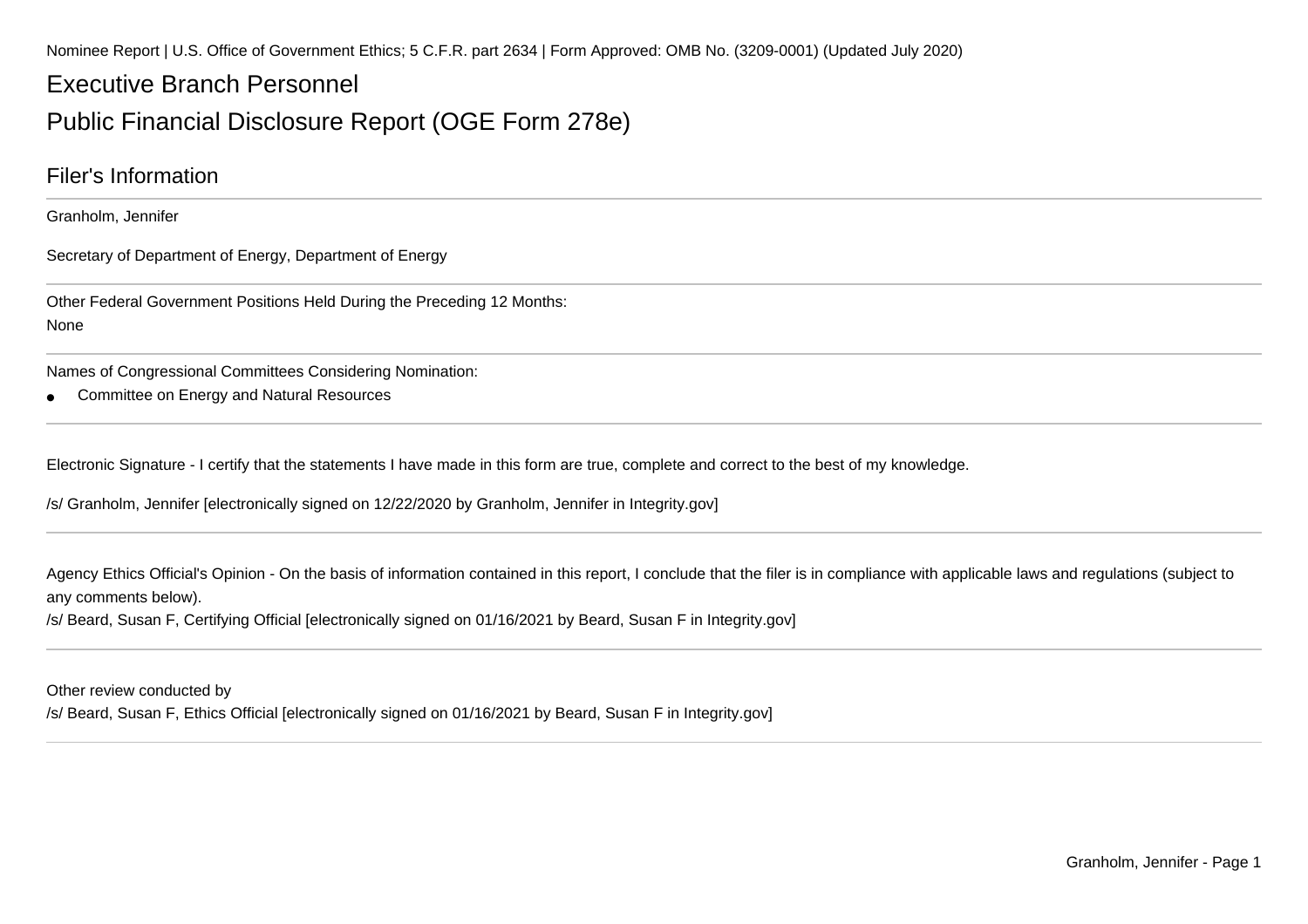U.S. Office of Government Ethics Certification

/s/ Rounds, Emory, Certifying Official [electronically signed on 01/16/2021 by Rounds, Emory in Integrity.gov]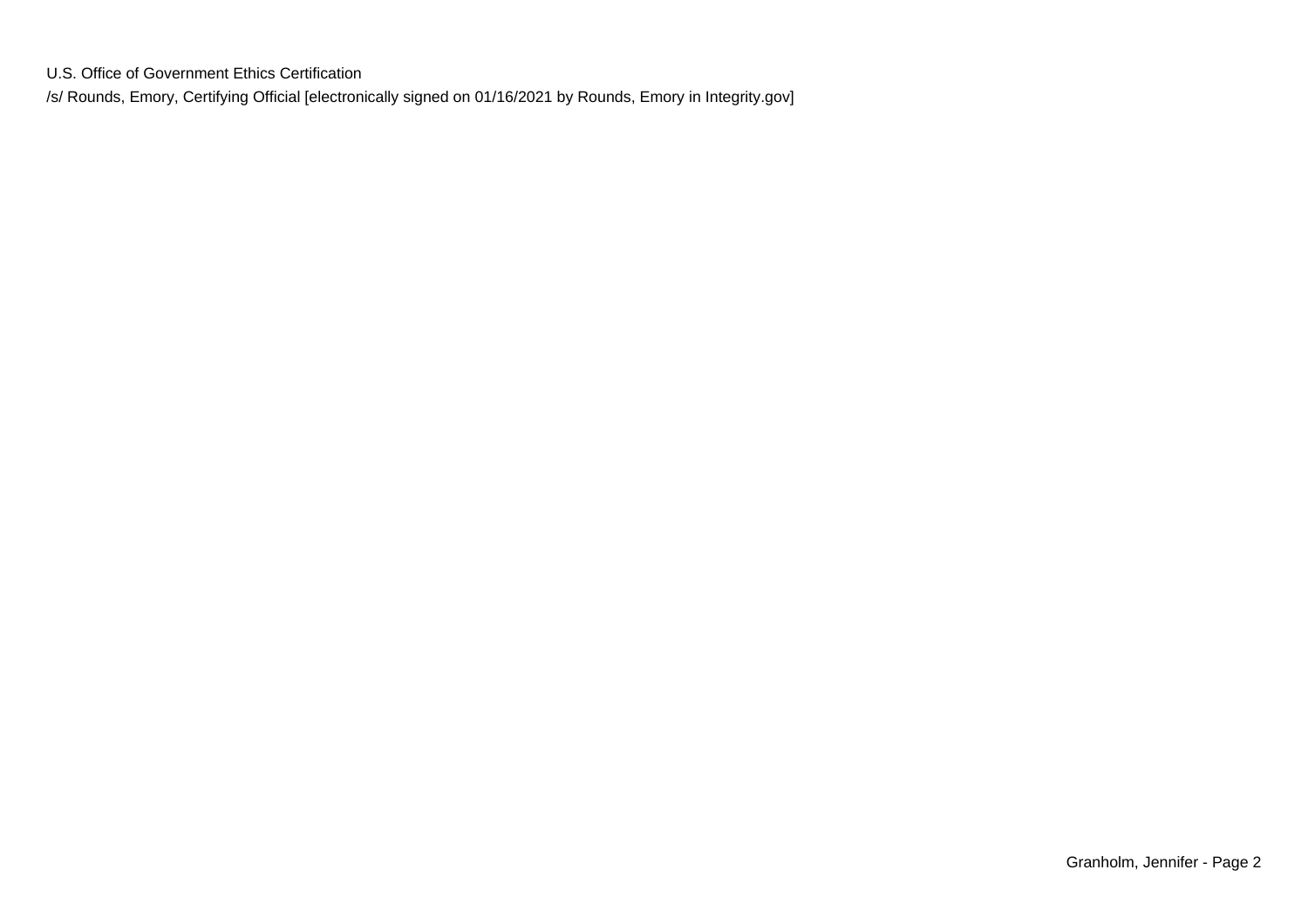## 1. Filer's Positions Held Outside United States Government

| #              | <b>ORGANIZATION NAME</b>                                      | CITY, STATE                            | <b>ORGANIZATION</b><br><b>TYPE</b> | <b>POSITION</b><br><b>HELD</b>        | <b>FROM</b> | <b>TO</b> |
|----------------|---------------------------------------------------------------|----------------------------------------|------------------------------------|---------------------------------------|-------------|-----------|
|                | <b>Granholm Mulhern Associates</b>                            | Oakland,<br>California                 | Corporation                        | Co-owner, CEO,<br><b>VP</b>           | 1/2011      | Present   |
| $\overline{2}$ | Cable News Network (CNN)                                      | New York, New<br>York                  | News Media                         | <b>Senior Political</b><br>Consultant | 1/2017      | 11/2020   |
| 3              | University of California Berkeley                             | Berkeley,<br>California                | University/Colleg<br>е             | Adjunct<br>Professor                  | 1/2011      | Present   |
| 4              | American Bridge Foundation                                    | Washington,<br>District of<br>Columbia | Political<br><b>Research Firm</b>  | Co-Chair of<br>Board, advisor         | 1/2017      | 11/2020   |
| 5              | Ridge-Lane LP (strategic advisory and venture<br>development) | Washington,<br>District of<br>Columbia | Limited<br>Partnership             | Managing<br>Partner                   | 5/2017      | 9/2020    |
| 6              | Media Matters for America                                     | Washington,<br>District of<br>Columbia | Non-Profit                         | Senior Advisor                        | 1/2017      | 11/2020   |
| 7              | Marinette Marine Corporation                                  | Marinette,<br>Wisconsin                | Corporation                        | <b>Board Member</b>                   | 1/2013      | Present   |
| 8              | Proterra, Inc.                                                | Burlingame,<br>California              | Corporation                        | <b>Board Member</b>                   | 2/2017      | Present   |
| 9              | Techtonic, Inc.                                               | Boulder,<br>Colorado                   | Corporation                        | <b>Board Member</b>                   | 12/2018     | 11/2020   |
| 10             | The Harry Walker Agency                                       | Washington,<br>District of<br>Columbia | Speakers'<br>Bureau                | Contractor                            | 5/2013      | Present   |
| 11             | <b>Keppler Speakers</b>                                       | Arlington,<br>Virginia                 | Speaker's<br><b>Bureau</b>         | Contractor                            | 1/2011      | Present   |
| 12             | California Institute for Energy and<br>Environment            | Berkeley,<br>California                | University/Colleg<br>е             | Senior Research<br>Fellow             | 7/2017      | Present   |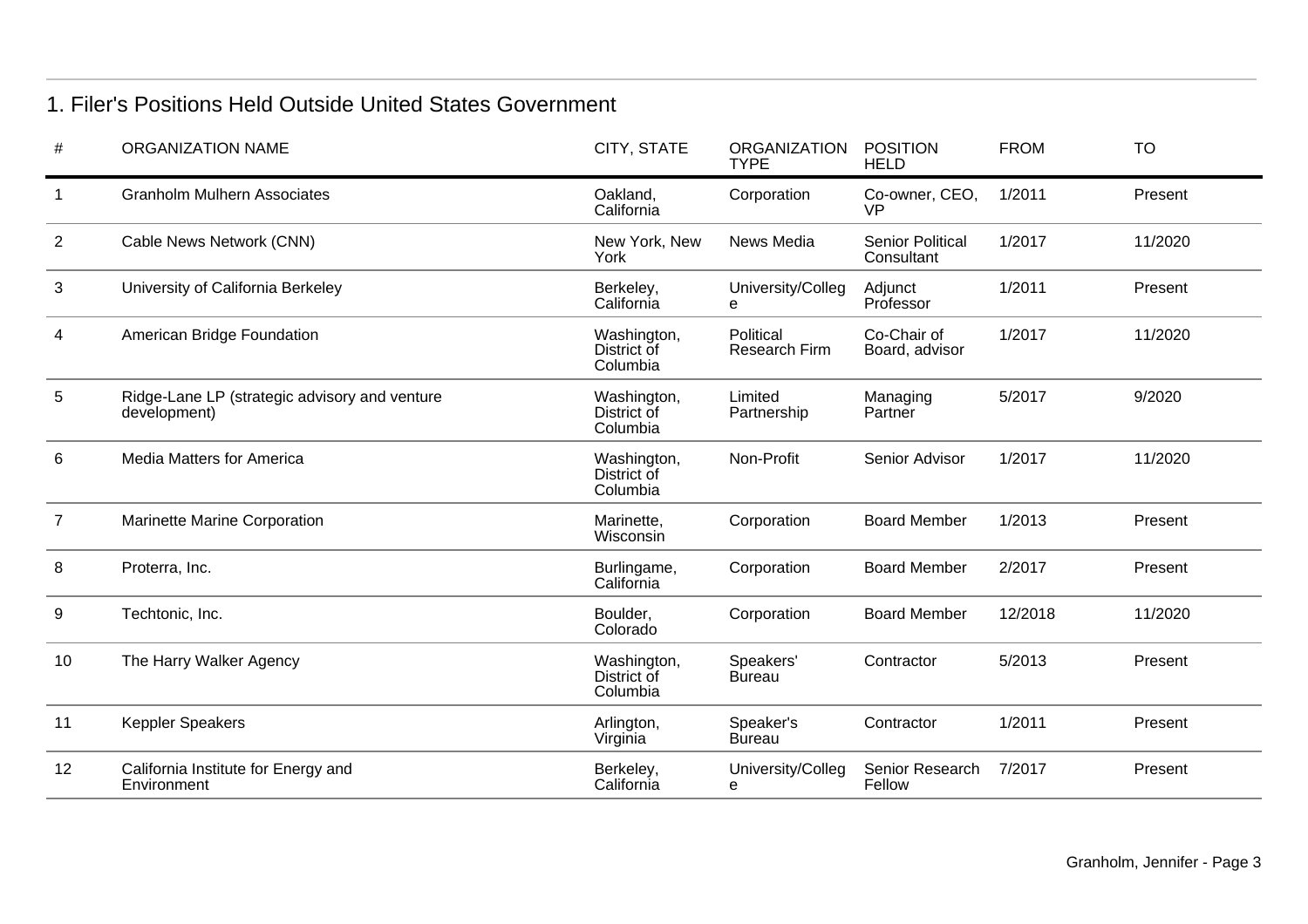| #  | ORGANIZATION NAME                                                                  | CITY, STATE                            | ORGANIZATION POSITION<br><b>TYPE</b> | HELD                                | <b>FROM</b> | TO      |
|----|------------------------------------------------------------------------------------|----------------------------------------|--------------------------------------|-------------------------------------|-------------|---------|
| 13 | Berkeley Center for Information Technology<br>Research in the Interests of Society | Berkeley,<br>California                | University/Colleg<br>e               | Senior Research 10/2014<br>Fellow   |             | Present |
| 14 | Biden-Harris Transition Team (PT Fund, Inc.)                                       | Washington,<br>District of<br>Columbia | <b>Transition Team</b>               | Co-Lead for<br><b>Agency Review</b> | 11/2020     | Present |

# 2. Filer's Employment Assets & Income and Retirement Accounts

| #              | <b>DESCRIPTION</b>                                                                                                        | EIF | <b>VALUE</b>       | <b>INCOME TYPE</b> | <b>INCOME</b><br><b>AMOUNT</b> |
|----------------|---------------------------------------------------------------------------------------------------------------------------|-----|--------------------|--------------------|--------------------------------|
| 1              | University of California Berkeley                                                                                         | N/A |                    | Salary             | \$114,000                      |
| $\overline{2}$ | <b>IRA SEP</b>                                                                                                            | No  |                    |                    |                                |
| 2.1            | AT&T(T)                                                                                                                   | N/A | $$1,001 - $15,000$ |                    | None (or less<br>than $$201)$  |
| 2.2            | Ishares Preferred and Income Securities ETF<br>(PFF)                                                                      | Yes | $$1,001 - $15,000$ |                    | None (or less<br>than $$201)$  |
| 2.3            | Synovus Finl Preferred - D (SNV PRD)                                                                                      | N/A | $$1,001 - $15,000$ |                    | None (or less<br>than $$201)$  |
| 2.4            | U.S. sweep account (cash)                                                                                                 | N/A | $$1,001 - $15,000$ |                    | None (or less<br>than $$201)$  |
| 2.5            | Hannon Armstrong Sus Infra REIT (HASI)                                                                                    | N/A | $$1,001 - $15,000$ |                    | None (or less<br>than $$201)$  |
| 3              | <b>IRA Roth</b>                                                                                                           | No  |                    |                    |                                |
| 3.1            | Nuveen ESG LargeCap Growth ETF (NULG)                                                                                     | Yes | $$1,001 - $15,000$ |                    | None (or less<br>than $$201)$  |
| 4              | University of California, defined benefit plan:<br>(value not readily ascertainable) eligible for<br>\$2132/mo. at age 66 | N/A |                    |                    | None (or less<br>than $$201)$  |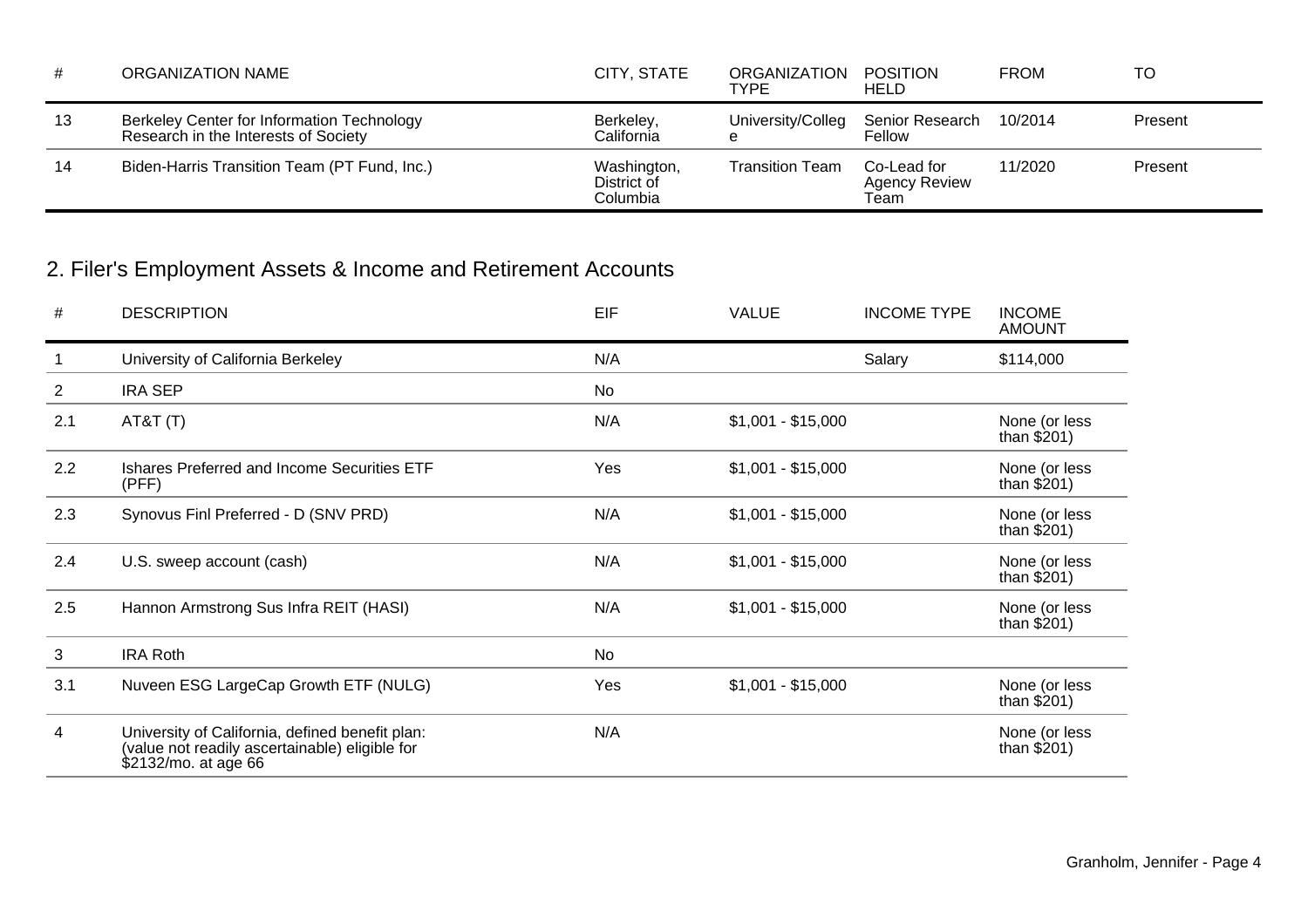| $\#$           | <b>DESCRIPTION</b>                                                             | EIF       | <b>VALUE</b>              | <b>INCOME TYPE</b> | <b>INCOME</b><br><b>AMOUNT</b> |
|----------------|--------------------------------------------------------------------------------|-----------|---------------------------|--------------------|--------------------------------|
| 5              | University of California 403(b) plan                                           | <b>No</b> |                           |                    |                                |
| 5.1            | UC Domestic Small Cap Equity Fund<br>(invested in Vanguard Sm Cap Index VSCPX) | Yes       | $$50,001 -$<br>\$100,000  |                    | None (or less<br>than $$201)$  |
| 5.2            | UC International Equity Index Fund                                             | Yes       | $$15,001 -$<br>\$50,000   |                    | None (or less<br>than $$201)$  |
| 5.3            | <b>UC Emerging Markets Equity Fund</b>                                         | Yes       | $$15,001 -$<br>\$50,000   |                    | None (or less<br>than $$201)$  |
| 5.4            | UC Real Estate Fund (invested in Vanguard<br>REIT Index Fund VGSNX)            | Yes       | $$1,001 - $15,000$        |                    | None (or less<br>than $$201)$  |
| 5.5            | <b>UC Savings Fund</b>                                                         | Yes       | $$1,001 - $15,000$        |                    | None (or less<br>than $$201)$  |
| 6              | University of California, defined contribution<br>plan                         | <b>No</b> |                           |                    |                                |
| 6.1            | UC Pathway Fund 2020                                                           | Yes       | $$1,001 - $15,000$        |                    | None (or less<br>than $$201)$  |
| $\overline{7}$ | University of California 457(b) plan                                           | <b>No</b> |                           |                    |                                |
| 7.1            | <b>UC Domestic Equity Index</b>                                                | Yes       | $$15,001 -$<br>\$50,000   |                    | None (or less<br>than $$201)$  |
| 7.2            | <b>UC Bond Fund</b>                                                            | Yes       | $$1,001 - $15,000$        |                    | None (or less<br>than $$201)$  |
| 8              | Wayne County, defined contribution plan                                        | <b>No</b> |                           |                    |                                |
| 8.1            | <b>Blackrock Equity Index</b>                                                  | Yes       | $$100,001 -$<br>\$250,000 |                    | None (or less<br>than $$201)$  |
| 8.2            | Wilmington Trust Collective Investment Trust -<br>Large Cap Growth Fund        | Yes       | $$100,001 -$<br>\$250,000 |                    | None (or less<br>than $$201)$  |
| 8.3            | American Funds New Perspective Fund                                            | Yes       | $$100,001 -$<br>\$250,000 |                    | None (or less<br>than $$201)$  |
| 9              | State of Michigan                                                              | No        |                           |                    |                                |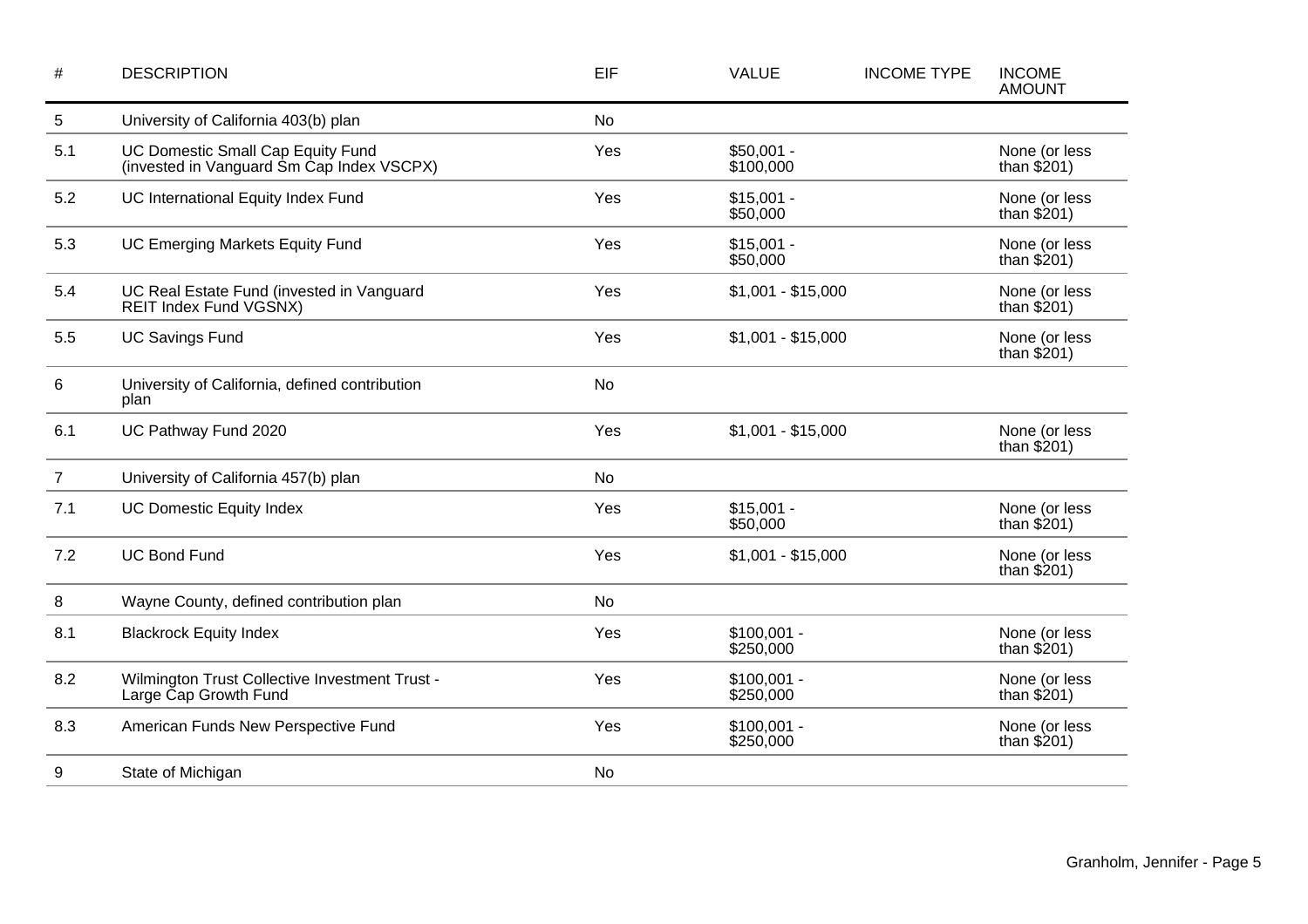| #      | <b>DESCRIPTION</b>                                                                                                                             | EIF       | <b>VALUE</b>                  | <b>INCOME TYPE</b> | <b>INCOME</b><br><b>AMOUNT</b> |
|--------|------------------------------------------------------------------------------------------------------------------------------------------------|-----------|-------------------------------|--------------------|--------------------------------|
| 9.1    | 401(k) Plan                                                                                                                                    | No        |                               |                    |                                |
| 9.1.1  | State Street Target Retirement 2030                                                                                                            | Yes       | $$500,001 -$<br>\$1,000,000   |                    | None (or less<br>than $$201)$  |
| 9.1.2  | <b>State Street Bond Market Index</b>                                                                                                          | Yes       | $$100,001 -$<br>\$250,000     |                    | None (or less<br>than $$201)$  |
| 9.2    | 457 Plan                                                                                                                                       | <b>No</b> |                               |                    |                                |
| 9.2.1  | <b>State Street Bond Market Index</b>                                                                                                          | Yes       | $$15,001 -$<br>\$50,000       |                    | None (or less<br>than $$201)$  |
| 9.2.2  | State Street S&P 500 Index                                                                                                                     | Yes       | $$100,001 -$<br>\$250,000     |                    | None (or less<br>than $$201)$  |
| 10     | Proterra, Inc., vested stock options                                                                                                           | N/A       | $$1,000,001 -$<br>\$5,000,000 |                    | None (or less<br>than $$201)$  |
| 11     | Proterra, Inc., stock options (value not readily<br>ascertainable): 38,542 unvested shares, strike<br>price \$5.35, vest 12/2021, exp. 12/2024 | N/A       |                               |                    | None (or less<br>than $$201)$  |
| 12     | Proterra, Inc., stock options (value not readily<br>ascertainable): 22,500 unvested shares, strike<br>price \$4.26, vest 12/2021, exp. 12.2024 | N/A       |                               |                    | None (or less<br>than $$201)$  |
| 13     | Granholm Mulhern Associates (S-Corp<br>(consulting/leadership))                                                                                |           |                               |                    |                                |
| 13.1   | Granholm Mulhern Associates, salary                                                                                                            | N/A       |                               | Salary             | \$390,000                      |
| 13.2   | Granholm Mulhern Associates, business<br>ownership/income (50%)                                                                                | N/A       | $$50,001 -$<br>\$100,000      | business income    | \$568,376                      |
| 13.3   | Granholm Mulhern Associates, profit-sharing<br>defined contribution plan                                                                       | No        |                               |                    |                                |
| 13.3.1 | Albemarle (ALB)                                                                                                                                | N/A       | $$1,001 - $15,000$            |                    | None (or less<br>than $$201)$  |
| 13.3.2 | Apple (AAPL)                                                                                                                                   | N/A       | $$1,001 - $15,000$            |                    | None (or less<br>than $$201)$  |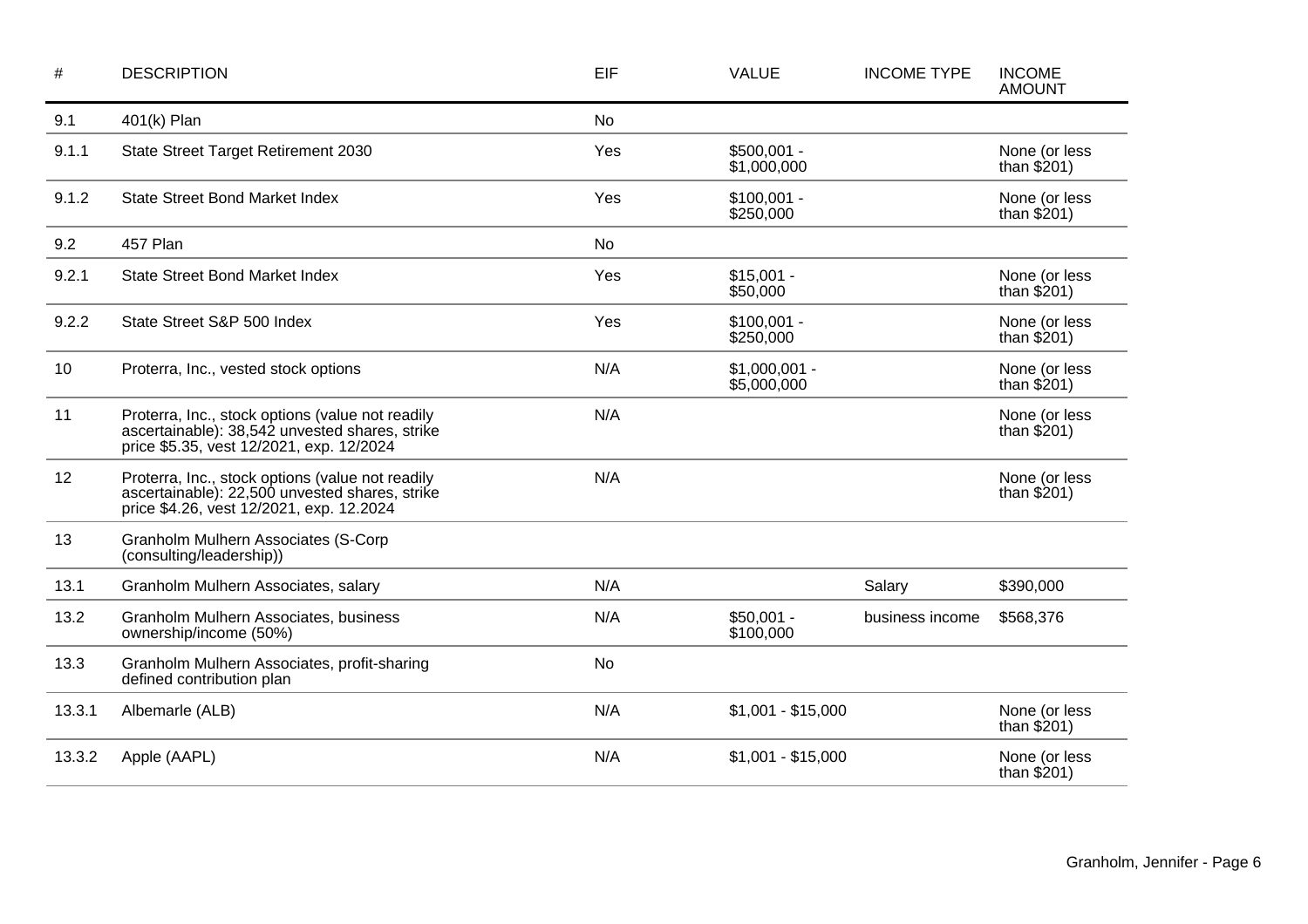| $\#$    | <b>DESCRIPTION</b>                                         | EIF | <b>VALUE</b>            | <b>INCOME TYPE</b> | <b>INCOME</b><br><b>AMOUNT</b> |
|---------|------------------------------------------------------------|-----|-------------------------|--------------------|--------------------------------|
| 13.3.3  | AT&T(T)                                                    | N/A | $$1,001 - $15,000$      |                    | None (or less<br>than $$201)$  |
| 13.3.4  | Cedar Fair LP (FUN)                                        | N/A | $$1,001 - $15,000$      |                    | None (or less<br>than $$201)$  |
| 13.3.5  | Cisco Systems, Inc. (CSCO)                                 | N/A | $$1,001 - $15,000$      |                    | None (or less<br>than $$201)$  |
| 13.3.6  | <b>Communication Servs Selct Sectr SPDRA</b><br>FUND (XLC) | Yes | $$1,001 - $15,000$      |                    | None (or less<br>than $$201)$  |
| 13.3.7  | Duke Energy Corp (DUK)                                     | N/A | $$1,001 - $15,000$      |                    | None (or less<br>than $$201)$  |
| 13.3.8  | First Solar, Inc. (FSLR)                                   | N/A | $$1,001 - $15,000$      |                    | None (or less<br>than $$201)$  |
| 13.3.9  | Ford Motor Co. (F)                                         | N/A | $$1,001 - $15,000$      |                    | None (or less<br>than $$201)$  |
| 13.3.10 | Invesco Ltd. (IVZ)                                         | N/A | $$1,001 - $15,000$      |                    | None (or less<br>than $$201)$  |
| 13.3.11 | Pfizer Inc. (PFE)                                          | N/A | $$1,001 - $15,000$      |                    | None (or less<br>than $$201)$  |
| 13.3.12 | Redfin Corp. (RDFN)                                        | N/A | $$15,001 -$<br>\$50,000 |                    | None (or less<br>than $$201)$  |
| 13.3.13 | Vanguard Information Technology Index Fund<br>(VGT)        | Yes | $$1,001 - $15,000$      |                    | None (or less<br>than $$201)$  |
| 13.3.14 | Vivint Smart Home Inc. (VVNT)                              | N/A | $$1,001 - $15,000$      |                    | None (or less<br>than $$201)$  |
| 13.3.15 | Alliance Bernstein Global High Com (AWF)                   | Yes | $$1,001 - $15,000$      |                    | None (or less<br>than $$201)$  |
| 13.3.16 | Arrow Electronics Inc, bond                                | N/A | $$1,001 - $15,000$      |                    | None (or less<br>than $$201)$  |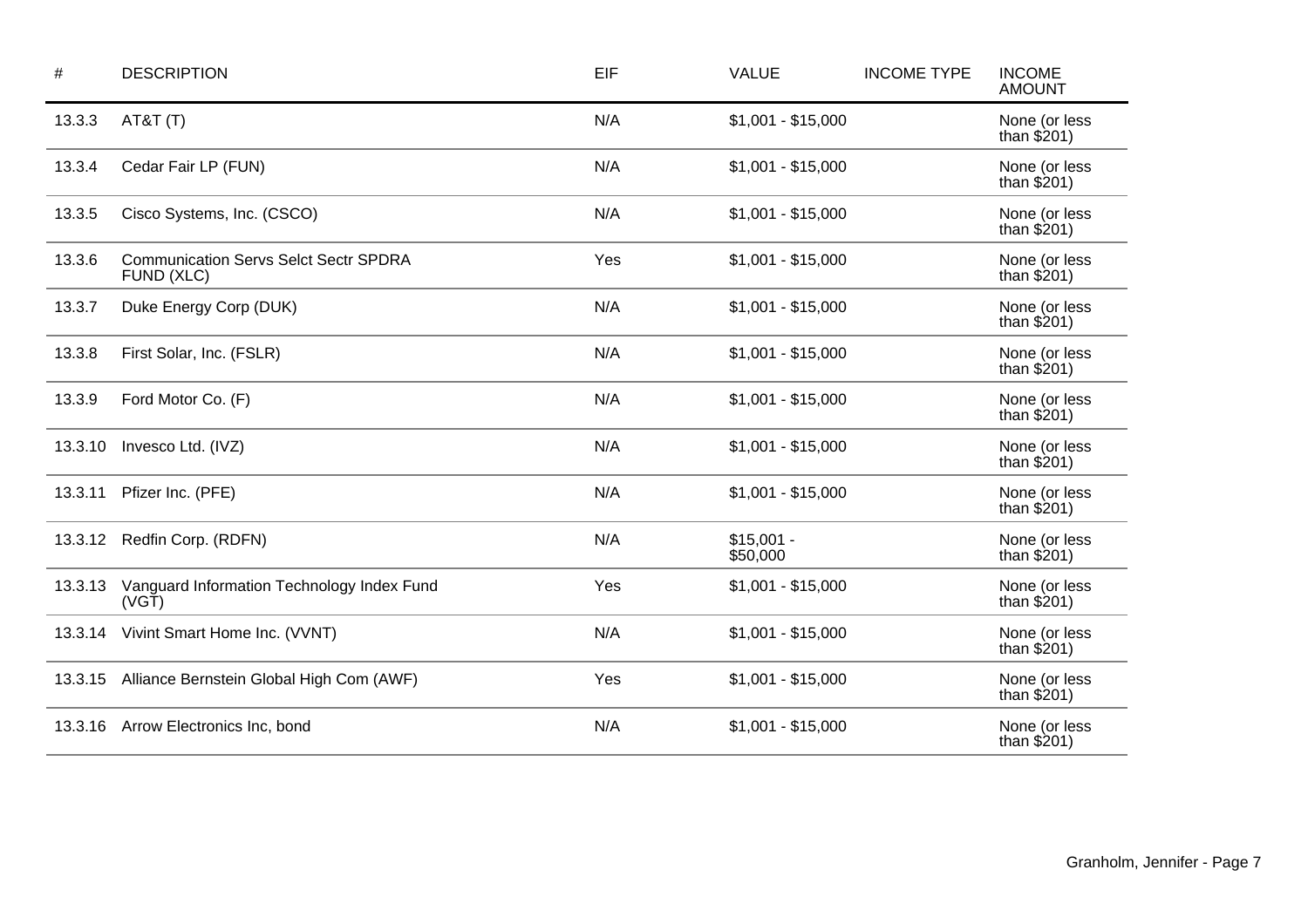| #       | <b>DESCRIPTION</b>                                      | EIF | <b>VALUE</b>       | <b>INCOME TYPE</b> | <b>INCOME</b><br><b>AMOUNT</b> |
|---------|---------------------------------------------------------|-----|--------------------|--------------------|--------------------------------|
| 13.3.17 | <b>Bank of America</b>                                  | N/A | $$1,001 - $15,000$ |                    | None (or less<br>than $$201)$  |
| 13.3.18 | Brighthouse Financial, bond                             | N/A | $$1,001 - $15,000$ |                    | None (or less<br>than $$201)$  |
| 13.3.19 | Citizens Finl Group Inc.                                | N/A | $$1,001 - $15,000$ |                    | None (or less<br>than $$201)$  |
| 13.3.20 | DNP Select Income (DNP)                                 | Yes | $$1,001 - $15,000$ |                    | None (or less<br>than $$201)$  |
| 13.3.21 | First Trst Aberdeen Global Opportun FUND<br>(FAM)       | Yes | $$1,001 - $15,000$ |                    | None (or less<br>than $$201)$  |
| 13.3.22 | Invesco Preferred ETF (PGX)                             | Yes | $$1,001 - $15,000$ |                    | None (or less<br>than $$201)$  |
| 13.3.23 | Unum Group, bond                                        | N/A | $$1,001 - $15,000$ |                    | None (or less<br>than $$201)$  |
| 13.3.24 | Vaneck Vectors Preferred Sec EX Fins ETF<br>(PFXF)      | Yes | $$1,001 - $15,000$ |                    | None (or less<br>than $$201)$  |
| 13.3.25 | Wells Fargo Util & High (ERH)                           | Yes | $$1,001 - $15,000$ |                    | None (or less<br>than $$201)$  |
| 13.3.26 | Cohen & Steers REIT & Pref (RNP)                        | Yes | $$1,001 - $15,000$ |                    | None (or less<br>than $$201)$  |
| 13.3.27 | Hannon Armstrong Sust Infra REIT (HASI)                 | N/A | $$1,001 - $15,000$ |                    | None (or less<br>than $$201)$  |
| 13.3.28 | Iron Mountain REIT (IRM)                                | N/A | $$1,001 - $15,000$ |                    | None (or less<br>than $$201)$  |
| 13.3.29 | Service Properties REIT (SVC)                           | N/A | $$1,001 - $15,000$ |                    | None (or less<br>than $$201)$  |
| 13.3.30 | Federated Hermes Prime Cash Obligations<br>Fund (PRCXX) | Yes | $$1,001 - $15,000$ |                    | None (or less<br>than $$201)$  |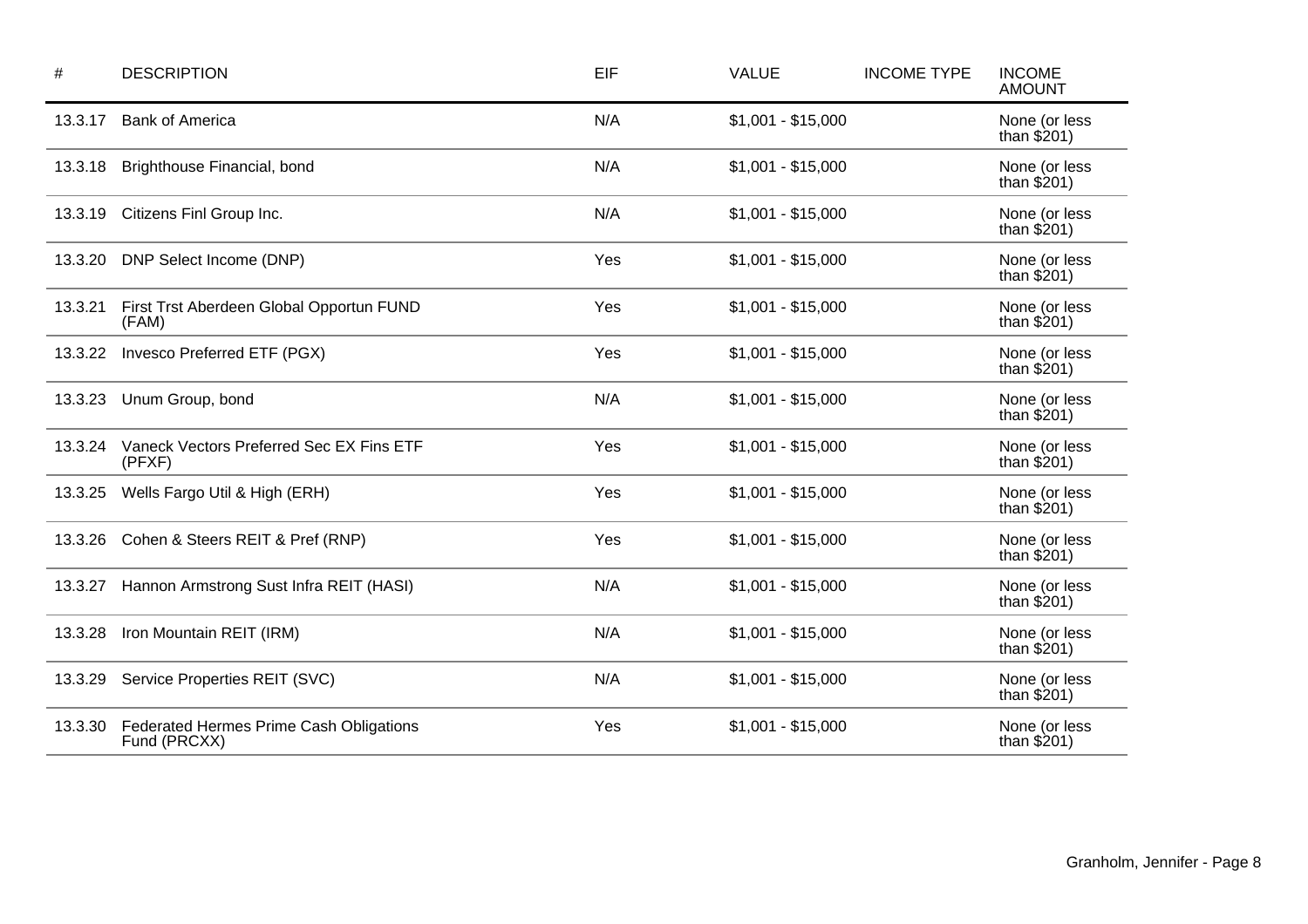| #       | <b>DESCRIPTION</b>                                                         | EIF | <b>VALUE</b>       | <b>INCOME TYPE</b>                             | <b>INCOME</b><br><b>AMOUNT</b> |
|---------|----------------------------------------------------------------------------|-----|--------------------|------------------------------------------------|--------------------------------|
| 13.3.31 | Teledoc Health Inc (TDOC)                                                  | N/A | $$1,001 - $15,000$ |                                                | None (or less<br>than $$201)$  |
| 13.4    | Granholm Mulhern Associates, Director Fee's,<br>speaking engagements, etc. |     |                    |                                                |                                |
| 13.4.1  | Cable News Network (CNN)                                                   | N/A |                    | retainer                                       | \$200,000                      |
| 13.4.2  | American Bridge Foundation                                                 | N/A |                    | Salary                                         | \$228,608                      |
| 13.4.3  | <b>Media Matters for America</b>                                           | N/A |                    | monthly retainer<br>payments (total<br>listed) | \$200,624                      |
| 13.4.4  | Marinette Marine Corporation (Shipbuilder for<br>US Navy)                  | N/A |                    | <b>Director Fees</b>                           | \$160,000                      |
| 13.4.5  | AIPAC New England - 5/5/2019                                               | N/A |                    | honorarium                                     | \$10,000                       |
| 13.4.6  | US Global Leadership Coalition - 6/17/2019                                 | N/A |                    | honorarium                                     | \$18,000                       |
| 13.4.7  | American Public Transportation Association -<br>6/24/2019                  | N/A |                    | honorarium                                     | \$18,014                       |
| 13.4.8  | American Hospital Association - 7/25/2019                                  | N/A |                    | honorarium                                     | \$20,000                       |
| 13.4.9  | Hood Hargett Breakfast Club - 10/10/2019                                   | N/A |                    | honorarium                                     | \$18,400                       |
| 13.4.10 | The Capital Group - 11/12/2019                                             | N/A |                    | honorarium                                     | \$10,000                       |
| 13.4.11 | FPA NorCal - 5/27/2020                                                     | N/A |                    | honorarium                                     | \$12,000                       |
| 13.4.12 | UBS Election Watch - 7/20/2020                                             | N/A |                    | honorarium                                     | \$18,000                       |
| 13.4.13 | The Capital Group - 7/14/2020                                              | N/A |                    | honorarium                                     | \$10,000                       |
| 13.4.14 | Ridge-Lane LP                                                              | N/A |                    | consulting fees                                | \$7,500                        |
| 13.4.15 | Chatham University - 10/21/2020                                            | N/A |                    | honorarium                                     | \$18,000                       |
| 13.4.16 | Jack Maddox Foundation - 10/27/2020                                        | N/A |                    | honorarium                                     | \$18,000                       |
|         |                                                                            |     |                    |                                                |                                |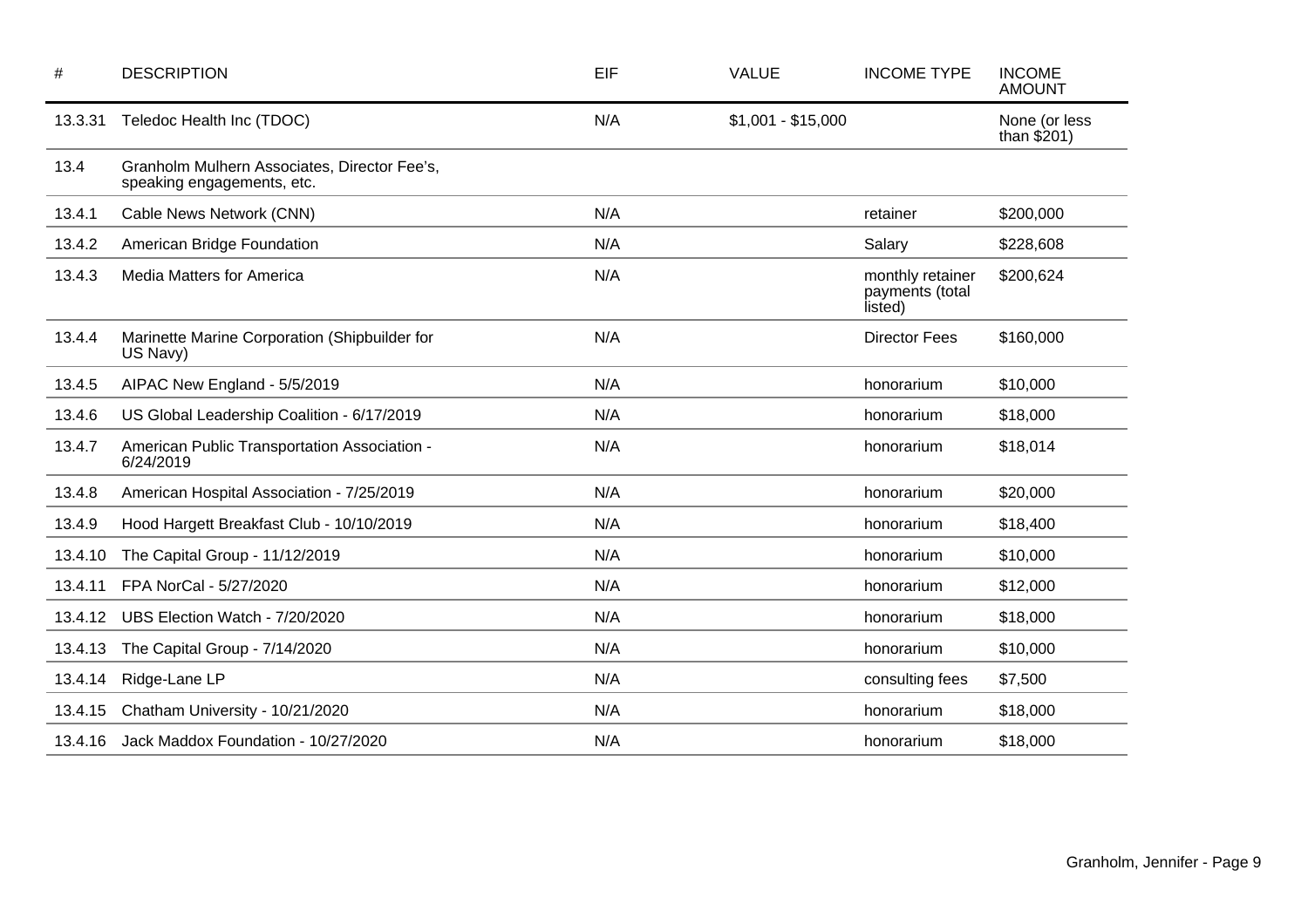| #      | <b>DESCRIPTION</b>                                                | EIF | VALUE                     | <b>INCOME TYPE</b> | <b>INCOME</b><br><b>AMOUNT</b> |
|--------|-------------------------------------------------------------------|-----|---------------------------|--------------------|--------------------------------|
| 13.5   | Granholm Mulhern Associates, anticipated<br>bonus                 | N/A | $$15,001 -$<br>\$50,000   |                    | None (or less<br>than $$201)$  |
| 13.6   | Granholm Mulhern Associates Corporate<br><b>Brokerage Account</b> | No  |                           |                    |                                |
| 13.6.1 | U.S. sweep account (cash)                                         | N/A | $$1,001 - $15,000$        |                    | None (or less<br>than $$201)$  |
| 13.6.2 | Vanguard Short Term Corporate Bond Index<br>Fund (VCSH)           | Yes | $$250,001 -$<br>\$500,000 |                    | $$201 - $1,000$                |

# 3. Filer's Employment Agreements and Arrangements

| # | <b>EMPLOYER OR PARTY</b> | CITY, STATE               | <b>STATUS AND TERMS</b>                                                                                                                                  | <b>DATE</b> |
|---|--------------------------|---------------------------|----------------------------------------------------------------------------------------------------------------------------------------------------------|-------------|
|   | Proterra, Inc.           | Burlingame,<br>California | I will divest my vested stock options. Upon my<br>resignation, I will forfeit any unvested stock options.                                                | 2/2017      |
|   | University of California | Berkeley,<br>California   | will continue to participate in this defined benefit plan.                                                                                               | 1/2011      |
| 3 | University of California | Berkeley,<br>California   | will continue to participate in this defined contribution<br>plan. The plan sponsor will not make further<br>contributions after my separation.          | 1/2011      |
|   | University of California | Berkeley,<br>California   | I will continue to participate in this defined contribution<br>403(b) plan. The plan sponsor will not make further<br>contributions after my separation. | 1/2011      |
| 5 | University of California | Berkeley,<br>California   | I will continue to participate in this defined contribution<br>457(b) plan. The plan sponsor will not make further<br>contributions after my separation. | 1/2011      |
| 6 | <b>Wayne County</b>      | Detroit, Michigan         | I will continue to participate in this defined contribution<br>plan, but the plan sponsor no longer makes<br>contributions.                              | 5/1994      |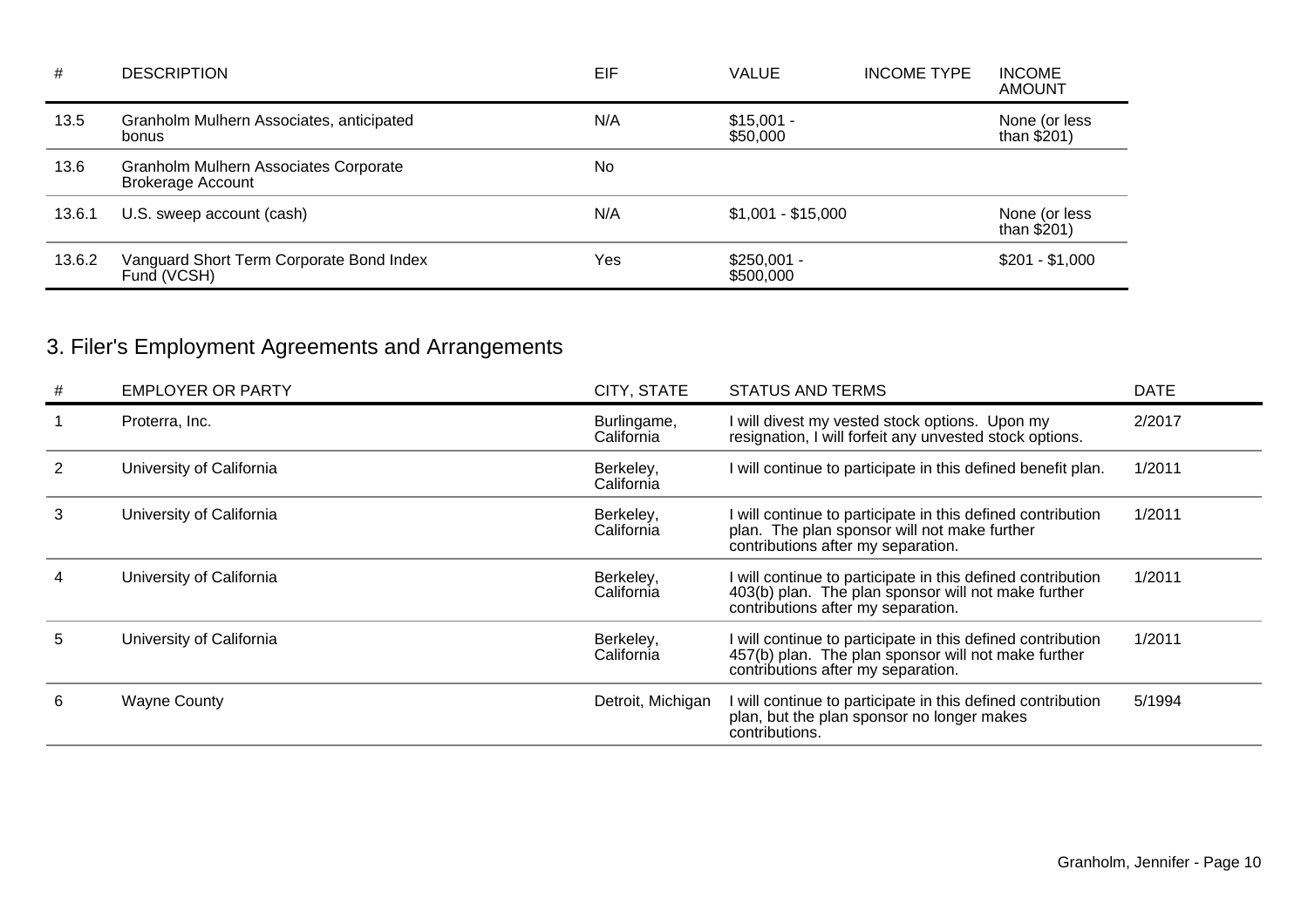|    | <b>EMPLOYER OR PARTY</b>           | CITY, STATE                            | <b>STATUS AND TERMS</b>                                                                                                                                                                                                                                                                                                                                                                                                                                                                                                                                                                                                  | <b>DATE</b> |
|----|------------------------------------|----------------------------------------|--------------------------------------------------------------------------------------------------------------------------------------------------------------------------------------------------------------------------------------------------------------------------------------------------------------------------------------------------------------------------------------------------------------------------------------------------------------------------------------------------------------------------------------------------------------------------------------------------------------------------|-------------|
|    | State of Michigan                  | Lansing,<br>Michigan                   | will continue to participate in this defined contribution<br>401(k) plan, but the plan sponsor no longer makes<br>contributions.                                                                                                                                                                                                                                                                                                                                                                                                                                                                                         | 1/1999      |
| 8  | <b>Granholm Mulhern Associates</b> | Oakland,<br>California                 | Upon confirmation, this entity will cease providing<br>consulting and leadership services, including ceasing<br>any current contractual arrangements with clients. GMA,<br>however, will continue to manage investments that are<br>held in a corporate brokerage account and a profit-<br>sharing defined contribution plan in which I and my<br>spouse continue to participate. During my appointment<br>to the position of Secretary, this entity will not engage in<br>any activity except for the management of investments. I<br>will receive no compensation for any services I perform<br>during my appointment. | 1/2011      |
| 9  | Marinette Marine, Inc.             | Marinette,<br>Wisconsin                | Board member, current. Paid quarterly board fees to<br>GMA.                                                                                                                                                                                                                                                                                                                                                                                                                                                                                                                                                              | 1/2013      |
| 10 | <b>Harry Walker Speakers</b>       | Washington,<br>District of<br>Columbia | Under contract to do periodic speeches                                                                                                                                                                                                                                                                                                                                                                                                                                                                                                                                                                                   | 5/2013      |
| 11 | Keppler Speakers                   | Arlington,<br>Virginia                 | Under contract to do periodic speeches                                                                                                                                                                                                                                                                                                                                                                                                                                                                                                                                                                                   | 1/2011      |
| 12 | State of Michigan                  | Lansing,<br>Michigan                   | will continue to participate in this defined contribution<br>457 plan, but the plan sponsor no longer makes<br>contributions.                                                                                                                                                                                                                                                                                                                                                                                                                                                                                            | 1/1999      |

# 4. Filer's Sources of Compensation Exceeding \$5,000 in a Year

| SOURCE NAME                       | CITY, STATE             | BRIEF DESCRIPTION OF DUTIES                                               |
|-----------------------------------|-------------------------|---------------------------------------------------------------------------|
| University of California Berkeley | Berkeley,<br>California | Adjunct professor teaching classes at the Goldman School of Public Policy |
| Cable News Network (CNN)          | New York, New<br>York   | Political consultant                                                      |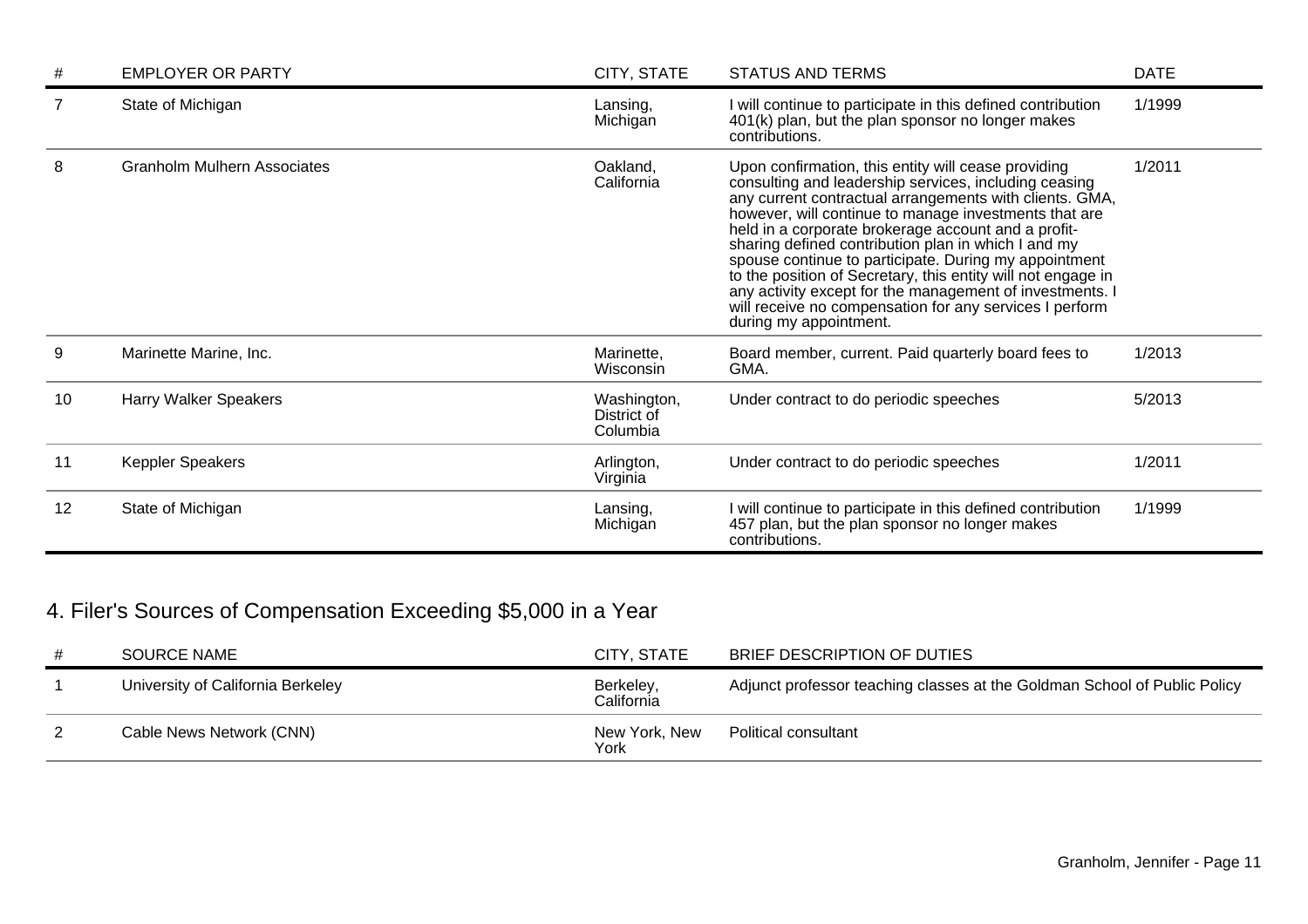| #  | <b>SOURCE NAME</b>                                              | CITY, STATE                            | BRIEF DESCRIPTION OF DUTIES                                                                                               |
|----|-----------------------------------------------------------------|----------------------------------------|---------------------------------------------------------------------------------------------------------------------------|
| 3  | American Bridge Foundation                                      | Washington,<br>District of<br>Columbia | Fundraising and consulting to political research organization                                                             |
| 4  | <b>Media Matters for America</b>                                | Washington,<br>District of<br>Columbia | Fundraising and consulting to nonprofit media research organization                                                       |
| 5  | Marinette Marine Corporation                                    | Marinette,<br>Wisconsin                | Board member to shipyard building ships for the US Navy                                                                   |
| 6  | <b>Granholm Mulhern Associates</b>                              | Oakland,<br>California                 | CEO of political consulting and leadership firm                                                                           |
| 7  | Proterra, Inc.                                                  | Burlingame,<br>California              | Board member to all-electric municipal bus and battery manufacturer                                                       |
| 8  | <b>Capital Group</b>                                            | Norfolk, Virginia                      | Two panel speeches (paid to Granholm Mulhern Associates).                                                                 |
| 9  | Lesher Foundation [2018]                                        | Walnut Creek,<br>California            | Through Keppler Speakers Bureau, retained my services for a speaking<br>engagement (paid to Granholm Mulhern Associates). |
| 10 | Spertus Institute for Jewish Learning and<br>Leadership [2018]  | Chicago, Illinois                      | Through Keppler Speakers Bureau, retained my services for a speaking<br>engagement (paid to Granholm Mulhern Associates). |
| 11 | Crystal Cruise [2018]                                           | Los Angeles,<br>California             | Through Keppler Speakers Bureau, retained my services for a speaking<br>engagement (paid to Granholm Mulhern Associates). |
| 12 | Rancho La Puerto [2018]                                         | Mexico, Outside<br><b>U.S.</b>         | retained my services for a speaking engagement.                                                                           |
| 13 | RBC Capital Markets [2018]                                      | Toronto, Outside<br>U.S.               | Through Keppler Speakers Bureau, retained my services for a speaking<br>engagement (paid to Granholm Mulhern Associates). |
| 14 | Personal PAC [2018]                                             | Chicago, Illinois                      | Through Keppler Speakers Bureau, retained my services for a speaking<br>engagement (paid to Granholm Mulhern Associates). |
| 15 | California Transit Association [2018]                           | Sacramento,<br>California              | Through Keppler Speakers Bureau, retained my services for a speaking<br>engagement (paid to Granholm Mulhern Associates). |
| 16 | American Israel Public Affairs Committee (NY<br>Chapter) [2018] | Washington,<br>District of<br>Columbia | Retained my services for a speaking engagement (paid to Granholm<br>Mulhern Associates).                                  |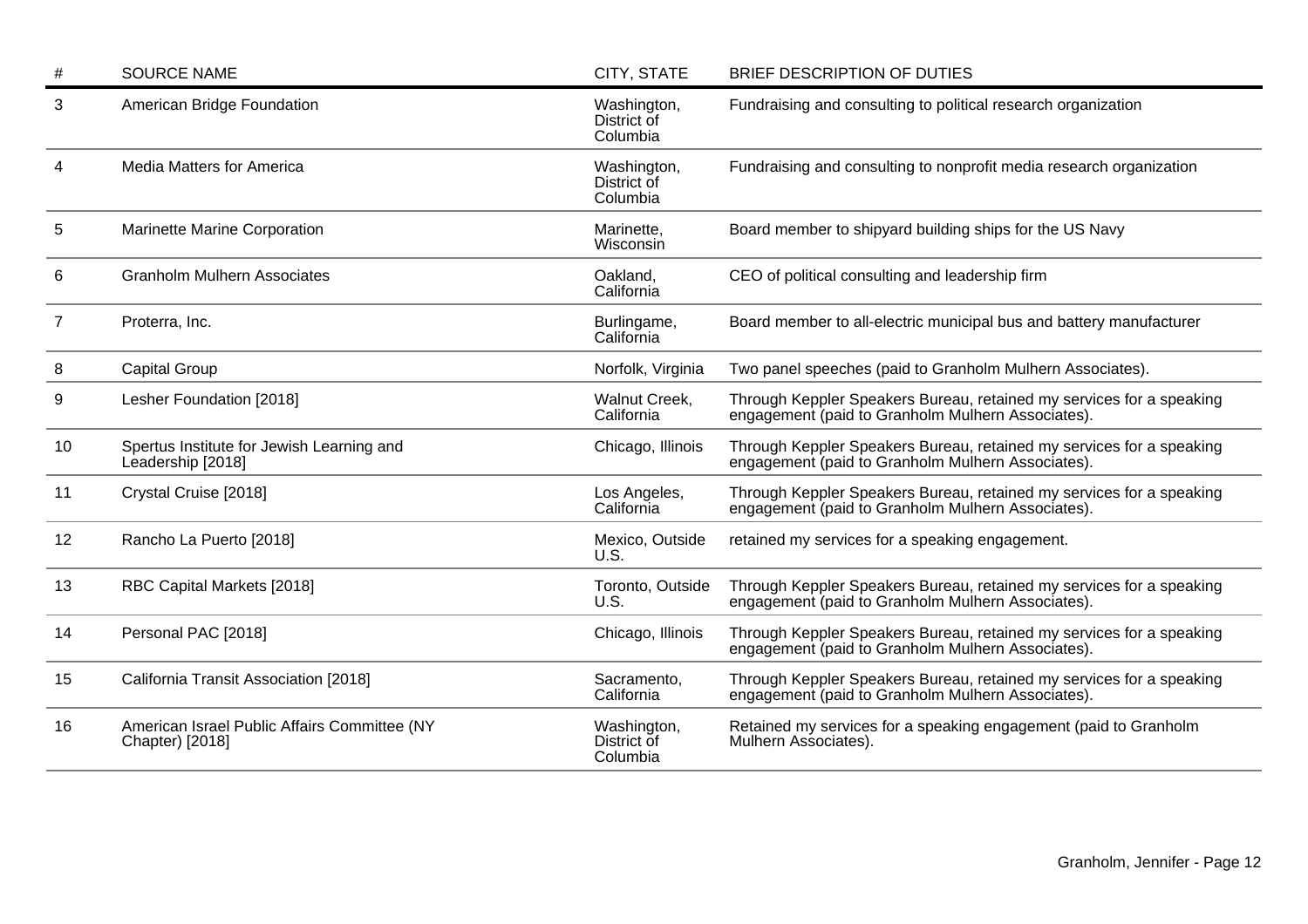| #  | <b>SOURCE NAME</b>                         | CITY, STATE                            | BRIEF DESCRIPTION OF DUTIES                                                                                               |
|----|--------------------------------------------|----------------------------------------|---------------------------------------------------------------------------------------------------------------------------|
| 17 | <b>AIPAC New England</b>                   | Boston,<br>Massachusetts               | Retained my services for a speaking engagement (paid to Granholm<br>Mulhern Associates).                                  |
| 18 | <b>US Global Leadership Coalition</b>      | Washington,<br>District of<br>Columbia | Through Keppler Speakers Bureau, retained my services for a speaking<br>engagement (paid to Granholm Mulhern Associates). |
| 19 | American Public Transportation Association | Washington,<br>District of<br>Columbia | Through Keppler Speakers Bureau, retained my services for a speaking<br>engagement (paid to Granholm Mulhern Associates). |
| 20 | American Hospital Association              | Chicago, Illinois                      | Through Harry Walker Agency, retained my services for a speaking<br>engagement (paid to Granholm Mulhern Associates).     |
| 21 | Hood Hargett Breakfast Club                | Charlotte, North<br>Carolina           | Through Keppler Speakers Bureau, retained my services for a speaking<br>engagement (paid to Granholm Mulhern Associates). |
| 22 | <b>UBS Election Watch</b>                  | Switzerland,<br>Outside U.S.           | Through Keppler Speakers Bureau, retained my services for a speaking<br>engagement (paid to Granholm Mulhern Associates). |
| 23 | <b>FPA NorCal</b>                          | Corte Madera,<br>California            | Through Keppler Speakers Bureau, retained my services for a speaking<br>engagement (paid to Granholm Mulhern Associates). |
| 24 | Accenture Public Sector Strategy [2018]    | St. Charles,<br><b>Illinois</b>        | Retained my services for a speaking engagement (paid to Granholm<br>Mulhern Associates).                                  |
| 25 | <b>AIPAC</b>                               | New York, New<br>York                  | retained my services for a speaking engagement (paid to Granholm Mulhern<br>Associates).                                  |
| 26 | The Capital Group                          | San Francisco,<br>California           | retained my services for a speaking engagement (paid to Granholm Mulhern<br>Associates).                                  |
| 27 | <b>Chatham University</b>                  | Pittsburgh,<br>Pennsylvania            | Through Keppler Speakers Bureau, retained my services for a speaking<br>engagement (paid to Granholm Mulhern Associates). |
| 28 | <b>Jack Maddox Foundation</b>              | Hobbs, New<br>Mexico                   | Through Harry Walker Agency, retained my services for a speaking<br>engagement (paid to Granholm Mulhern Associates).     |

5. Spouse's Employment Assets & Income and Retirement Accounts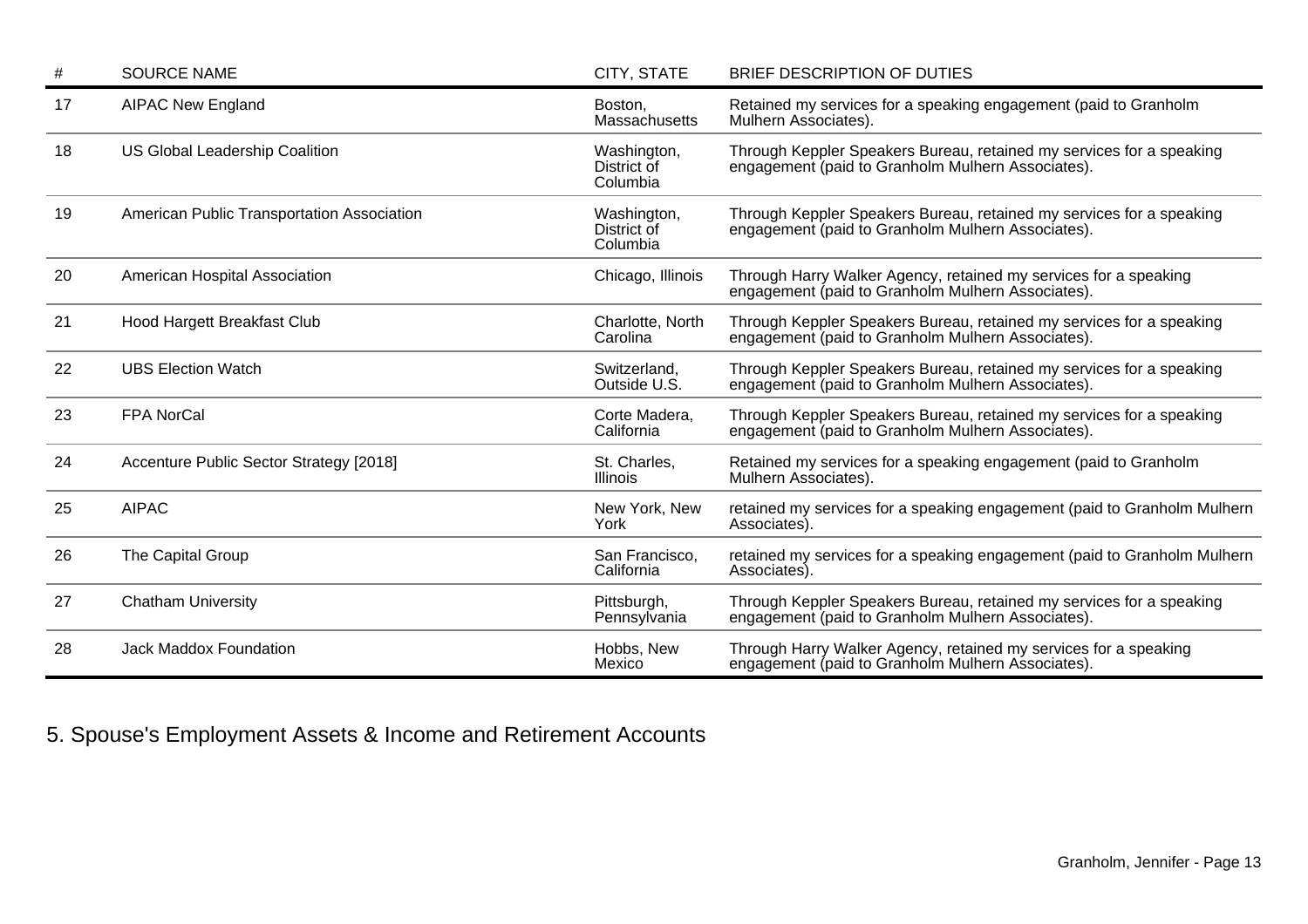| $\#$           | <b>DESCRIPTION</b>                                                       | EIF       | <b>VALUE</b>             | <b>INCOME TYPE</b> | <b>INCOME</b><br><b>AMOUNT</b> |
|----------------|--------------------------------------------------------------------------|-----------|--------------------------|--------------------|--------------------------------|
| $\mathbf 1$    | University of California, Berkeley                                       | N/A       |                          | salary             |                                |
| $\overline{2}$ | Granholm Mulhern Associates (S-Corp<br>(consulting/leadership))          |           |                          |                    |                                |
| 2.1            | Granholm Mulhern Associates, salary/bonus                                | N/A       |                          | salary/bonus       |                                |
| 2.2            | Granholm Mulhern Associates, business<br>ownership/income (50%)          | N/A       | $$50,001 -$<br>\$100,000 | business income    |                                |
| 2.3            | Blue Cross Blue Shield of Michigan -<br>4/14/2020                        | N/A       |                          | honorarium         | \$5,000                        |
| 2.4            | Granholm Mulhern Associates, profit-sharing<br>defined contribution plan | <b>No</b> |                          |                    |                                |
| 2.4.1          | Albermarle (ALB)                                                         | N/A       | $$15,001 -$<br>\$50,000  |                    | None (or less<br>than $$201)$  |
| 2.4.2          | Apple Inc.                                                               | N/A       | $$1,001 - $15,000$       |                    | None (or less<br>than $$201)$  |
| 2.4.3          | AT&T                                                                     | N/A       | $$1,001 - $15,000$       |                    | None (or less<br>than $$201)$  |
| 2.4.4          | Cedar Fair                                                               | N/A       | $$1,001 - $15,000$       |                    | None (or less<br>than $$201)$  |
| 2.4.5          | Cisco Systems, Inc. (CSCO)                                               | N/A       | $$1,001 - $15,000$       |                    | None (or less<br>than $$201)$  |
| 2.4.6          | <b>Communication Servs Selct Sectr SPDRA</b><br>FUND (XLC)               | Yes       | $$15,001 -$<br>\$50,000  |                    | None (or less<br>than $$201)$  |
| 2.4.7          | Duke Energy Corp (DUK)                                                   | N/A       | $$1,001 - $15,000$       |                    | None (or less<br>than $$201)$  |
| 2.4.8          | First Solar, Inc. (FSLR)                                                 | N/A       | $$15,001 -$<br>\$50,000  |                    | None (or less<br>than $$201)$  |
| 2.4.9          | Ford Motor Co. (F)                                                       | N/A       | $$1,001 - $15,000$       |                    | None (or less<br>than $$201)$  |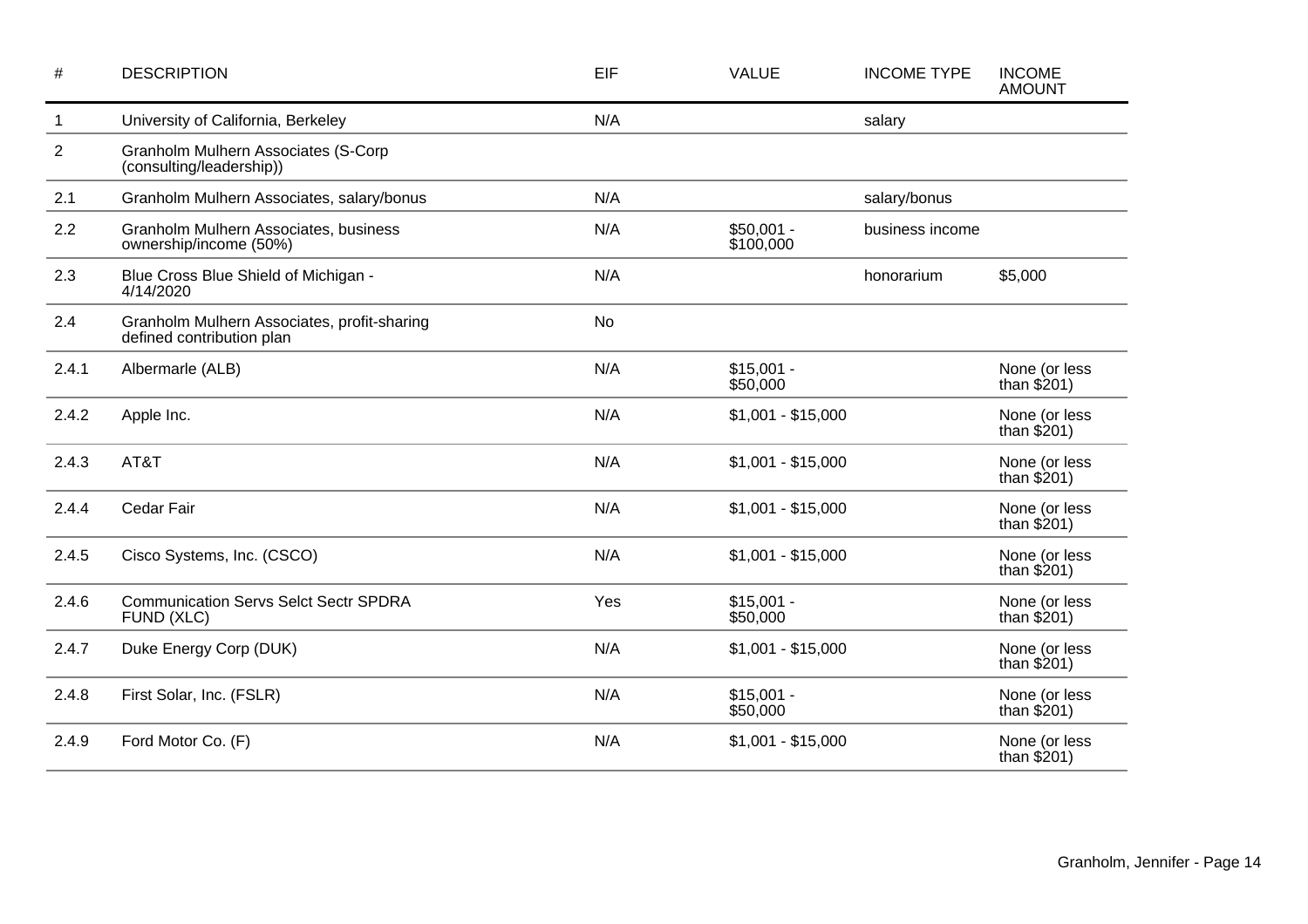| $\#$   | <b>DESCRIPTION</b>                                          | EIF | <b>VALUE</b>            | <b>INCOME TYPE</b> | <b>INCOME</b><br><b>AMOUNT</b> |
|--------|-------------------------------------------------------------|-----|-------------------------|--------------------|--------------------------------|
| 2.4.10 | Invesco Ltd. (IVZ)                                          | N/A | $$15,001 -$<br>\$50,000 |                    | None (or less<br>than $$201)$  |
| 2.4.11 | Pfizer Inc. (PFE)                                           | N/A | $$15,001 -$<br>\$50,000 |                    | None (or less<br>than $$201)$  |
| 2.4.12 | Redfin Corp. (RDFN)                                         | N/A | $$15,001 -$<br>\$50,000 |                    | None (or less<br>than $$201)$  |
| 2.4.13 | Vanguard Information Technology Index Fund<br>$(VG\bar{T})$ | Yes | $$1,001 - $15,000$      |                    | None (or less<br>than $$201)$  |
| 2.4.14 | Vivint Smart Home Inc. (VVNT)                               | N/A | $$1,001 - $15,000$      |                    | None (or less<br>than $$201)$  |
| 2.4.15 | Alliance Bernstein Global High Com (AWF)                    | Yes | $$1,001 - $15,000$      |                    | None (or less<br>than $$201)$  |
| 2.4.16 | Arrow Electriconic Inc, bond                                | N/A | $$1,001 - $15,000$      |                    | None (or less<br>than $$201)$  |
| 2.4.17 | <b>Bank of America</b>                                      | N/A | $$15,001 -$<br>\$50,000 |                    | None (or less<br>than $$201)$  |
| 2.4.18 | Brighthouse Financial, bond                                 | N/A | $$15,001 -$<br>\$50,000 |                    | None (or less<br>than $$201)$  |
| 2.4.19 | <b>Citizens Finl Group</b>                                  | N/A | $$15,001 -$<br>\$50,000 |                    | None (or less<br>than $$201)$  |
| 2.4.20 | DNP Select Income (DNP)                                     | Yes | $$1,001 - $15,000$      |                    | None (or less<br>than $$201)$  |
| 2.4.21 | First Trst Aberdeen Global Opportun FUND<br>(FAM)           | Yes | $$1,001 - $15,000$      |                    | None (or less<br>than $$201)$  |
| 2.4.22 | Invesco Preferred ETF (PGX)                                 | Yes | $$1,001 - $15,000$      |                    | None (or less<br>than $$201)$  |
| 2.4.23 | Unum Group, bond                                            | N/A | $$15,001 -$<br>\$50,000 |                    | None (or less<br>than $$201)$  |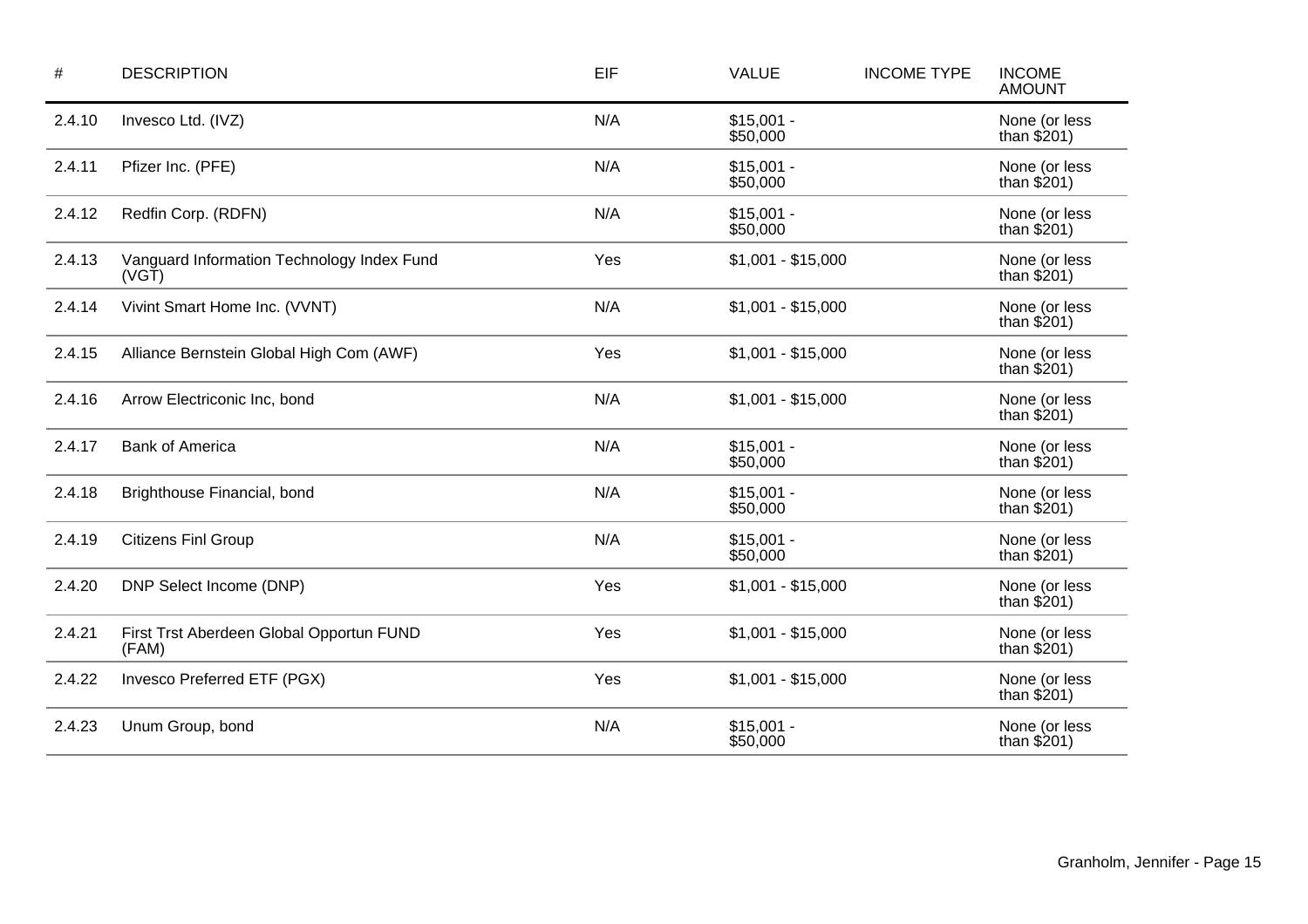| #            | <b>DESCRIPTION</b>                                      | EIF       | <b>VALUE</b>              | <b>INCOME TYPE</b> | <b>INCOME</b><br><b>AMOUNT</b> |
|--------------|---------------------------------------------------------|-----------|---------------------------|--------------------|--------------------------------|
| 2.4.24       | Vaneck Vectors Preferred Sec EX Fins ETF<br>(PFXF)      | Yes       | $$1,001 - $15,000$        |                    | None (or less<br>than $$201)$  |
| 2.4.25       | Wells Fargo Util & High (ERH)                           | Yes       | $$1,001 - $15,000$        |                    | None (or less<br>than $$201)$  |
| 2.4.26       | Cohen & Steers REIT & Pref (RNP)                        | Yes       | $$1,001 - $15,000$        |                    | None (or less<br>than $$201)$  |
| 2.4.27       | Hannon Armstrong Sust Infra REIT (HASI)                 | N/A       | $$15,001 -$<br>\$50,000   |                    | None (or less<br>than $$201)$  |
| 2.4.28       | Iron Mountain REIT (IRM)                                | N/A       | $$15,001 -$<br>\$50,000   |                    | None (or less<br>than $$201)$  |
| 2.4.29       | Service Properties REIT (SVC)                           | N/A       | $$1,001 - $15,000$        |                    | None (or less<br>than $$201)$  |
| 2.4.30       | Federated Hermes Prime Cash Obligations<br>Fund (PRCXX) | Yes       | $$1,001 - $15,000$        |                    | None (or less<br>than $$201)$  |
| 2.4.31       | Teledoc Health Inc (TDOC)                               | N/A       | $$1,001 - $15,000$        |                    | None (or less<br>than $$201)$  |
| $\mathbf{3}$ | <b>IRA Roth</b>                                         | <b>No</b> |                           |                    |                                |
| 3.1          | Nuveen ESG Lg Cap Growth ETF (NULG)                     | Yes       | $$1,001 - $15,000$        |                    | None (or less<br>than $$201)$  |
| 4            | University of California, defined contribution<br>plan  | No        |                           |                    |                                |
| 4.1          | UC Pathway Fund 2020                                    | Yes       | $$1,001 - $15,000$        |                    | None (or less<br>than $$201)$  |
| 5            | University of California, 457(b) plan                   | <b>No</b> |                           |                    |                                |
| 5.1          | UC Pathway Fund 2030                                    | Yes       | $$100,001 -$<br>\$250,000 |                    | None (or less<br>than $$201)$  |
| 6            | University of California 403(b) plan                    | No        |                           |                    |                                |
|              |                                                         |           |                           |                    |                                |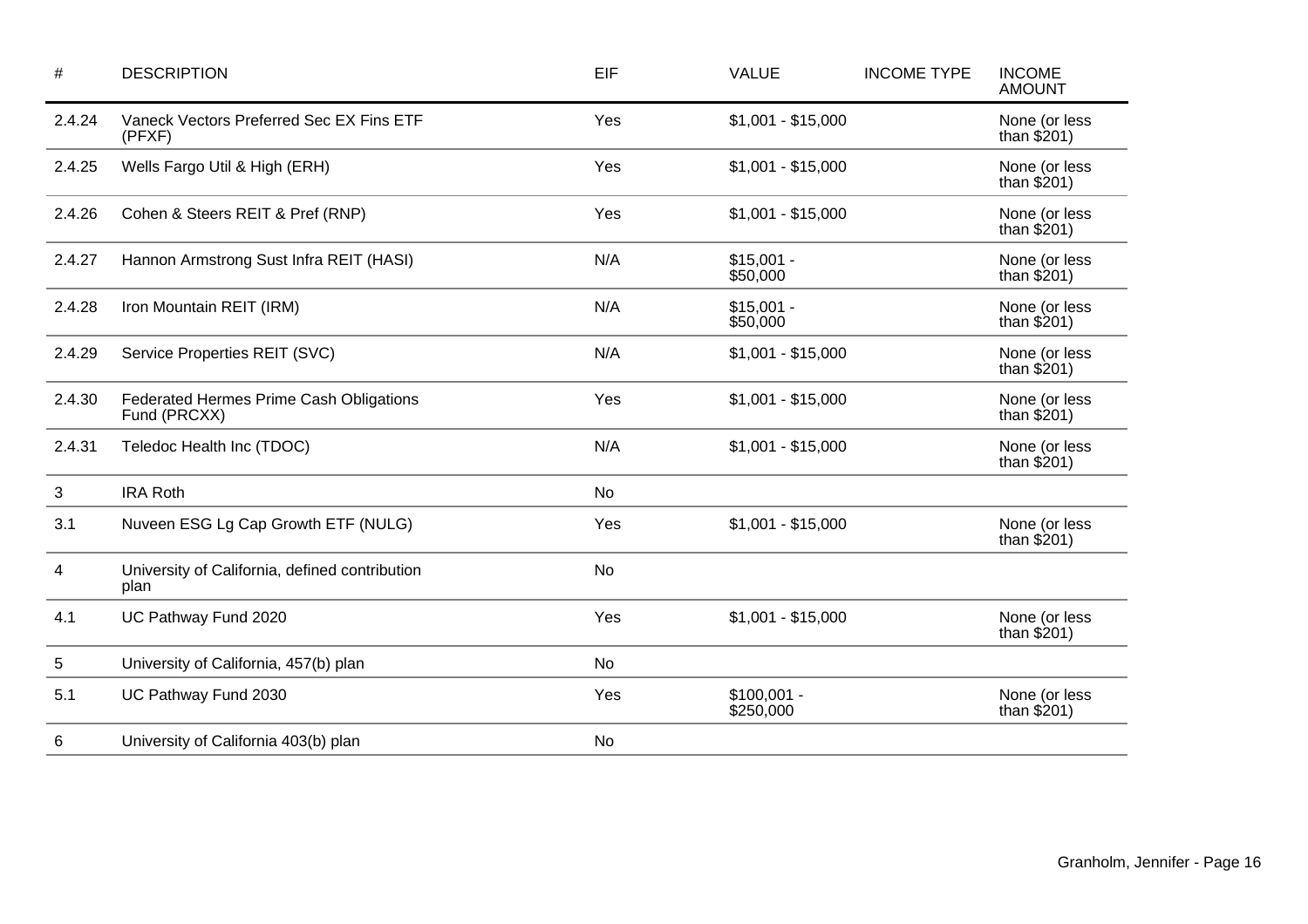| #    | <b>DESCRIPTION</b>                                                                                                            | EIF | <b>VALUE</b>              | <b>INCOME TYPE</b> | <b>INCOME</b><br><b>AMOUNT</b> |
|------|-------------------------------------------------------------------------------------------------------------------------------|-----|---------------------------|--------------------|--------------------------------|
| 6.1  | UC Pathway Fund 2030                                                                                                          | Yes | $$100,001 -$<br>\$250,000 |                    | None (or less<br>than $$201)$  |
| 6.2  | UC Pathway Fund 2020                                                                                                          | Yes | $$1,001 - $15,000$        |                    | None (or less<br>than $$201)$  |
|      | University of California, defined benefit plan<br>(value not readily ascertainable)                                           | N/A |                           |                    | None (or less<br>than $$201)$  |
| 8    | "Everyday Leadership: Getting Results in<br>Business, Politics and Life," self-published<br>(value not readily ascertainable) | N/A |                           |                    | None (or less<br>than $$201)$  |
| 9    | "Be Real: Inspiring Stories for Leading at<br>Home and Work," self-published (value not<br>readily ascertainable)             | N/A |                           |                    | None (or less<br>than $$201)$  |
| 10   | Spouse IRA                                                                                                                    | No  |                           |                    |                                |
| 10.1 | Janus Henderson Research Fund JNRFX                                                                                           | Yes | $$1,001 - $15,000$        |                    | None (or less<br>than $$201)$  |

## 6. Other Assets and Income

| #   | <b>DESCRIPTION</b>                                | EIF | <b>VALUE</b>                  | <b>INCOME TYPE</b>       | <b>INCOME</b><br><b>AMOUNT</b> |
|-----|---------------------------------------------------|-----|-------------------------------|--------------------------|--------------------------------|
|     | Residential real estate, Oakland, California      | N/A | $$1,000,001 -$<br>\$5,000,000 | <b>Rent or Royalties</b> | \$5,001 - \$15,000             |
| 2   | U.S. credit union (cash)                          | N/A | $$100,001 -$<br>\$250,000     | Interest                 | $$201 - $1,000$                |
| 3   | Michigan Education Savings Plan (Child #1<br>529) | No  |                               |                          |                                |
| 3.1 | 100% Fixed Income Option                          | Yes | $$1,001 - $15,000$            |                          | None (or less<br>than $$201)$  |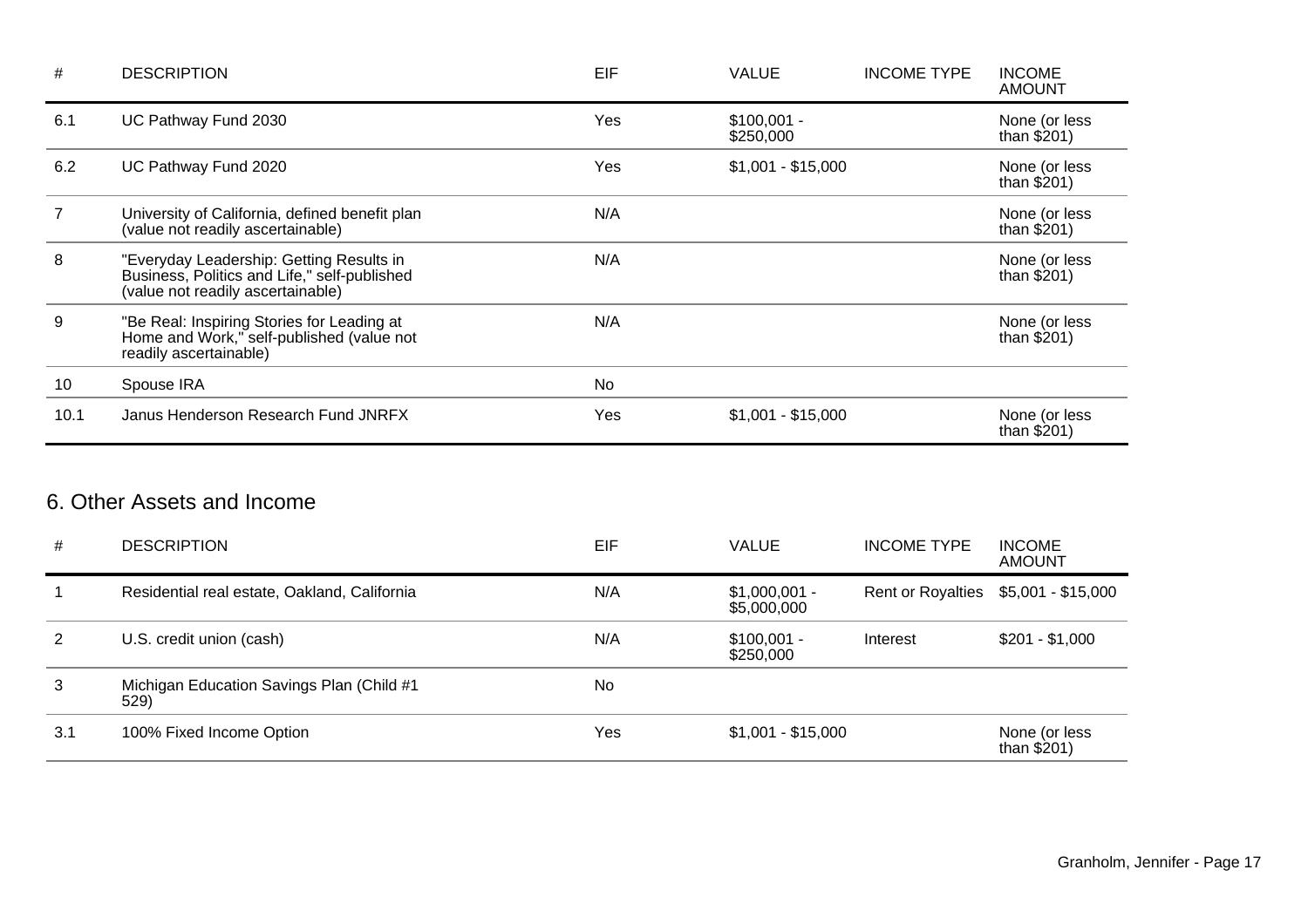| $\#$ | <b>DESCRIPTION</b>                                     | EIF       | <b>VALUE</b>                     | <b>INCOME TYPE</b> | <b>INCOME</b><br><b>AMOUNT</b> |
|------|--------------------------------------------------------|-----------|----------------------------------|--------------------|--------------------------------|
| 4    | Michigan Education Savings Plan (Child #2<br>529)      | <b>No</b> |                                  |                    |                                |
| 4.1  | In School Option Portfolio                             | Yes       | $$1,001 - $15,000$               |                    | None (or less<br>than $$201)$  |
| 4.2  | <b>Global Equity Index Option</b>                      | Yes       | $$1,001 - $15,000$               |                    | None (or less<br>than $$201)$  |
| 5    | Joint Brokerage Account                                | <b>No</b> |                                  |                    |                                |
| 5.1  | Apple, Inc. (AAPL)                                     | N/A       | $$15,001 -$<br>\$50,000          | <b>Dividends</b>   | $$201 - $1,000$                |
| 5.2  | <b>BioSpecifics (BSTC)</b>                             | N/A       | None (or less<br>than $$1,001$ ) | <b>Dividends</b>   | $$5,001 - $15,000$             |
| 5.3  | Cisco (CSCO)                                           | N/A       | $$15,001 -$<br>\$50,000          | <b>Dividends</b>   | $$201 - $1,000$                |
| 5.4  | Gilead (GILD)                                          | N/A       | $$15,001 -$<br>\$50,000          | <b>Dividends</b>   | $$201 - $1,000$                |
| 5.5  | Microsoft (MSFT)                                       | N/A       | $$15,001 -$<br>\$50,000          | <b>Dividends</b>   | $$201 - $1,000$                |
| 5.6  | Redfin Corp. (RDFN)                                    | N/A       | $$15,001 -$<br>\$50,000          |                    | None (or less<br>than $$201)$  |
| 5.7  | Uber Technologies, Inc. (UBER)                         | N/A       | $$15,001 -$<br>\$50,000          |                    | None (or less<br>than $$201)$  |
| 5.8  | Ishares S&P Preferred & Income Securities<br>ETF (PFF) | Yes       | $$15,001 -$<br>\$50,000          |                    | $$201 - $1,000$                |
| 5.9  | Hannon Armstrong Sust Infr REIT (HASI)                 | N/A       | $$1,001 - $15,000$               | <b>Dividends</b>   | $$201 - $1,000$                |
| 5.10 | U.S. sweep account (cash)                              | N/A       | $$1,001 - $15,000$               |                    | None (or less<br>than $$201)$  |
| 5.11 | Visa, Inc. (V)                                         | N/A       | $$1,001 - $15,000$               |                    | None (or less<br>than $$201)$  |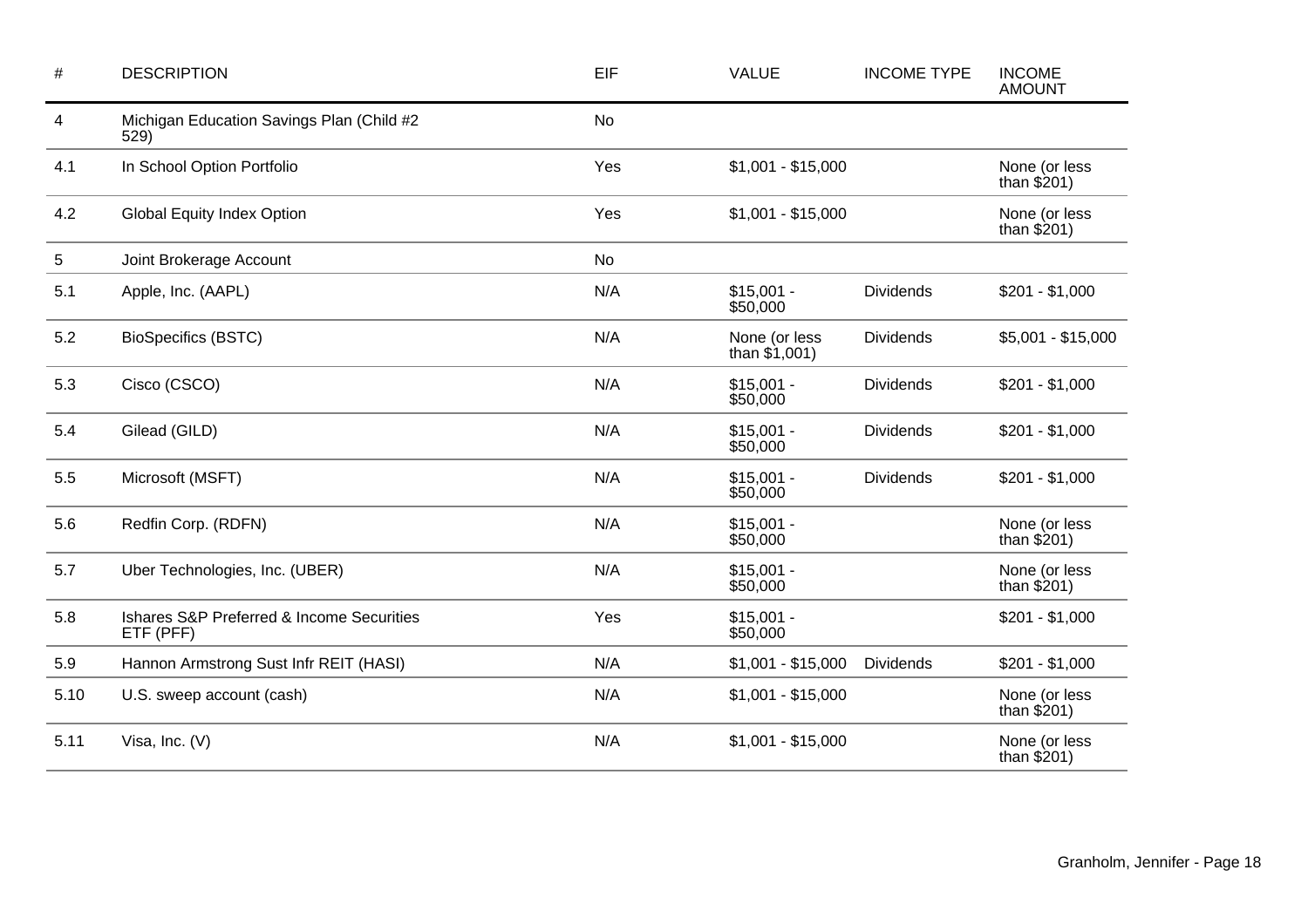| <b>DESCRIPTION</b>                                        | EIF | <b>VALUE</b>                     | <b>INCOME TYPE</b>                       |                         |
|-----------------------------------------------------------|-----|----------------------------------|------------------------------------------|-------------------------|
| Vanguard Short Term Corp Bond Fund<br>(VCŠH)              | Yes | None (or less<br>than $$1,001$ ) |                                          | $$1,001 - $2,500$       |
| DuPont De Nemours (DD)                                    | N/A | None (or less<br>than $$1,001$ ) | <b>Capital Gains</b>                     | $$15,001 -$<br>\$50,000 |
| Kemet (KEM)                                               | N/A | None (or less<br>than $$1,001$ ) | <b>Dividends</b><br><b>Capital Gains</b> | \$5,001 - \$15,000      |
| Activision (ATVI)                                         | N/A | None (or less<br>than $$1,001$ ) | <b>Dividends</b><br><b>Capital Gains</b> |                         |
| Ford Motor (F)                                            | N/A | None (or less<br>than $$1,001$ ) | <b>Dividends</b><br><b>Capital Gains</b> | $$1,001 - $2,500$       |
| Service Corp International (SCI)                          | N/A | None (or less<br>than $$1,001$ ) | <b>Dividends</b><br><b>Capital Gains</b> | $$5,001 - $15,000$      |
| Pinnacle West Capital Corp (PNW)                          | N/A | None (or less<br>than $$1,001$ ) | <b>Dividends</b><br><b>Capital Gains</b> | $$5,001 - $15,000$      |
| Aegon NV                                                  | N/A | None (or less<br>than $$1,001$ ) | <b>Dividends</b><br><b>Capital Gains</b> |                         |
| Synovus Financial Corp 6.3% Series D (SNV-<br>D)          | N/A | None (or less<br>than $$1,001$ ) | <b>Dividends</b><br><b>Capital Gains</b> |                         |
| Morgan Stanley Series I Preferred (MS-I)                  | N/A | None (or less<br>than $$1,001$ ) | <b>Dividends</b><br><b>Capital Gains</b> | $$1,001 - $2,500$       |
| JP Morgan Chase & Co. 6.25% Series F<br>Preferred (JPM-F) | N/A | None (or less<br>than $$1,001$ ) | <b>Dividends</b>                         | $$1,001 - $2,500$       |
| DoubleLine Opportunistic Credit Fund (DBL)                | Yes | None (or less<br>than $$1,001$ ) |                                          | $$201 - $1,000$         |
| Citigroup Inc. 6.875% Series K Preferred (C-<br>K)        | N/A | None (or less<br>than $$1,001$ ) | <b>Dividends</b><br><b>Capital Gains</b> | $$1,001 - $2,500$       |
| <b>Chemical Financial Corp</b>                            | N/A | None (or less<br>than $$1,001)$  | <b>Dividends</b><br><b>Capital Gains</b> | $$1,001 - $2,500$       |
|                                                           |     |                                  |                                          |                         |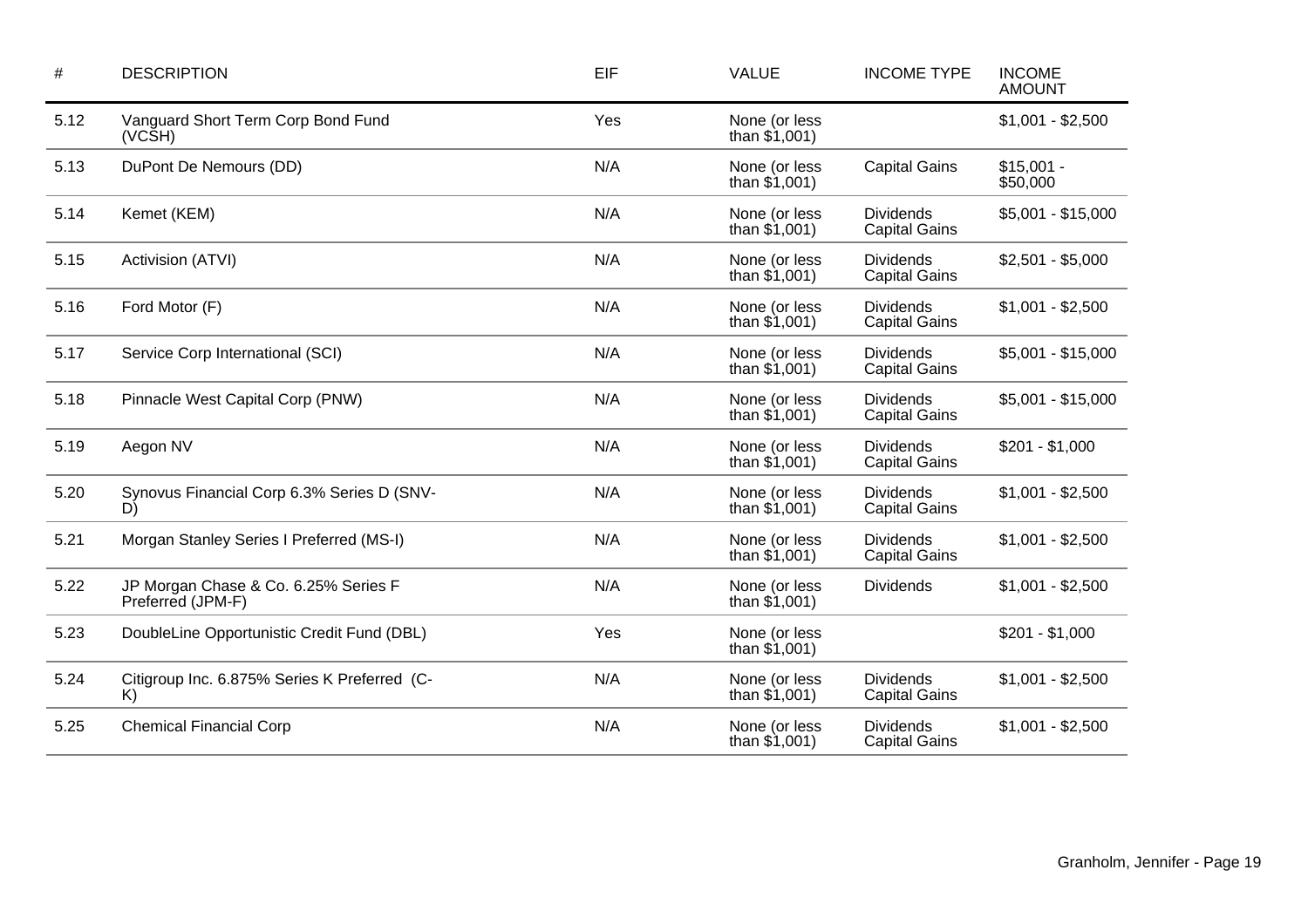| #              | <b>DESCRIPTION</b>                                                              | EIF       | <b>VALUE</b>                     | <b>INCOME TYPE</b>                       | <b>INCOME</b><br><b>AMOUNT</b> |
|----------------|---------------------------------------------------------------------------------|-----------|----------------------------------|------------------------------------------|--------------------------------|
| 5.26           | <b>TCF Financial Corp (TCF)</b>                                                 | N/A       | None (or less<br>than $$1,001$ ) | <b>Dividends</b>                         | $$1,001 - $2,500$              |
| 5.27           | Amtrust Financial Services Inc. 7.5% (AFSIP)                                    | N/A       | None (or less<br>than $$1,001$ ) | <b>Dividends</b>                         | $$201 - $1,000$                |
| 5.28           | Nuveen Select Maturities Municipal Fund<br>(NIM)                                | Yes       | None (or less<br>than $$1,001$ ) |                                          | $$5,001 - $15,000$             |
| 5.29           | Microchip Technology (MCHP)                                                     | N/A       | None (or less<br>than $$1,001$ ) | <b>Capital Gains</b>                     |                                |
| 6              | Spouse Brokerage Account                                                        | <b>No</b> |                                  |                                          |                                |
| 6.1            | Capital One Financial Corp Preferred(COF-F)                                     | N/A       | None (or less<br>than $$1,001$ ) | <b>Dividends</b>                         | $$1,001 - $2,500$              |
| 6.2            | Nuveen Preferred & Income (JPC)                                                 | Yes       | None (or less<br>than $$1,001$ ) |                                          | $$201 - $1,000$                |
| 6.3            | Synovus Financial Corp 6.3% (SNV-D)                                             | N/A       | None (or less<br>than $$1,001$ ) | <b>Dividends</b><br><b>Capital Gains</b> | $$201 - $1,000$                |
| $\overline{7}$ | "A Governor's Story," Public Affairs Press<br>(value not readily ascertainable) | N/A       |                                  |                                          | None (or less<br>than $$201)$  |
| 8              | <b>Investment Account 1</b>                                                     | <b>No</b> |                                  |                                          |                                |
| 8.1            | T. Rowe Price, Blue Chip Growth (TRBCX)                                         | Yes       | $$50,001 -$<br>\$100,000         |                                          | $$2,501 - $5,000$              |
| 8.2            | T. Rowe Price, International Stock (PRITX)                                      | Yes       | $$1,001 - $15,000$               |                                          | $$1,001 - $2,500$              |
| 8.3            | T. Rowe Price, Mid-Cap Growth (RPMGX)                                           | Yes       | $$100,001 -$<br>\$250,000        |                                          | $$15,001 -$<br>\$50,000        |
| 9              | <b>Investment Account 2</b>                                                     | <b>No</b> |                                  |                                          |                                |
| 9.1            | Janus Henderson Forty Fund JFRDX                                                | Yes       | $$50,001 -$<br>\$100,000         |                                          | $$5,001 - $15,000$             |
| 9.2            | Janus Henderson Overseas Fund JNOS                                              | Yes       | $$15,001 -$<br>\$50,000          |                                          | $$201 - $1,000$                |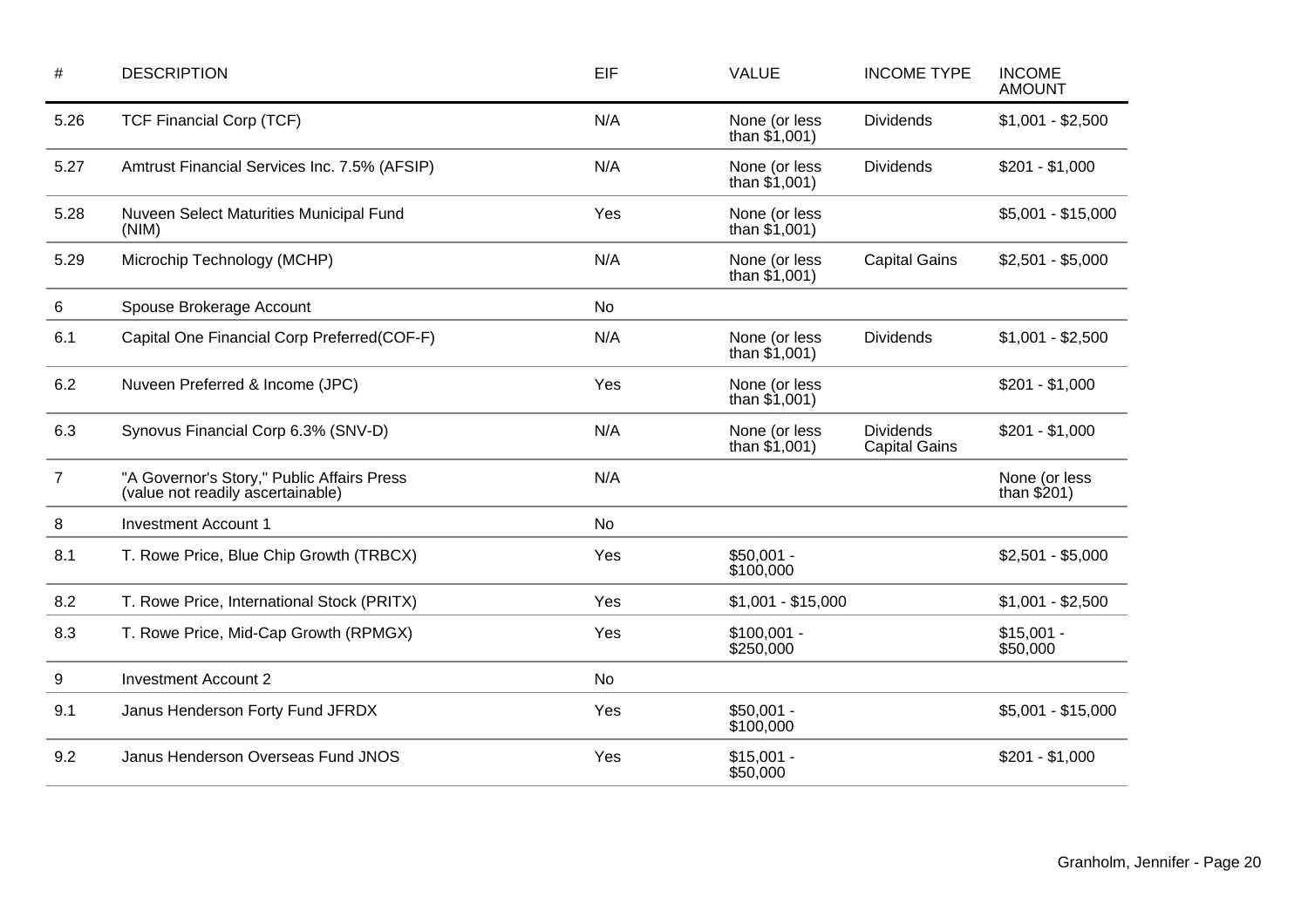|     | <b>DESCRIPTION</b>                  | EIF | VALUE                     | <b>INCOME TYPE</b> | <b>INCOME</b><br><b>AMOUNT</b> |
|-----|-------------------------------------|-----|---------------------------|--------------------|--------------------------------|
| 9.3 | Janus Henderson Research Fund JNRFX | Yes | $$100,001 -$<br>\$250,000 |                    | $$2,501 - $5,000$              |

## 7. Transactions

(N/A) - Not required for this type of report

### 8. Liabilities

| # | <b>CREDITOR NAME</b>                  | <b>TYPE</b>                                   | <b>AMOUNT</b>               | YEAR<br><b>INCURRED</b> | RATE  | <b>TERM</b> |
|---|---------------------------------------|-----------------------------------------------|-----------------------------|-------------------------|-------|-------------|
|   | SPS Mortgage Company (no longer held) | Mortgage on<br>Personal<br>Residence          | $$500,001 -$<br>\$1,000,000 | 2012                    | 4.125 | 30          |
| 2 | Quicken Loans                         | Mortgage<br>(investment/rent)<br>al property) | $$500,001 -$<br>\$1,000,000 | 2020                    | 3.2%  | 30          |
| 3 | Quicken Loans                         | Mortgage on<br>Personal<br>Residence          | $$500,001 -$<br>\$1,000,000 | 2020                    | 2.78  | 30          |

## 9. Gifts and Travel Reimbursements

### (N/A) - Not required for this type of report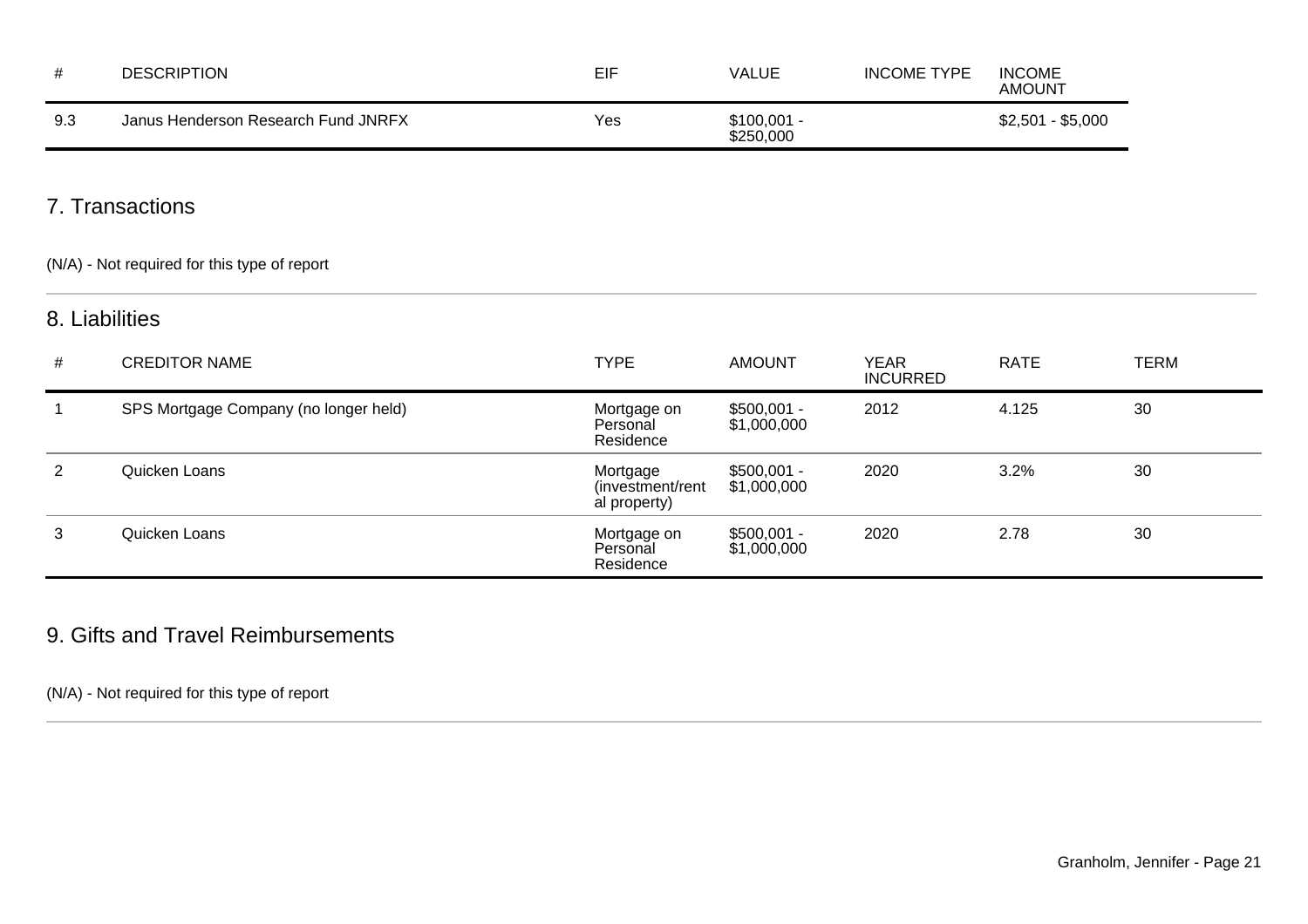Endnotes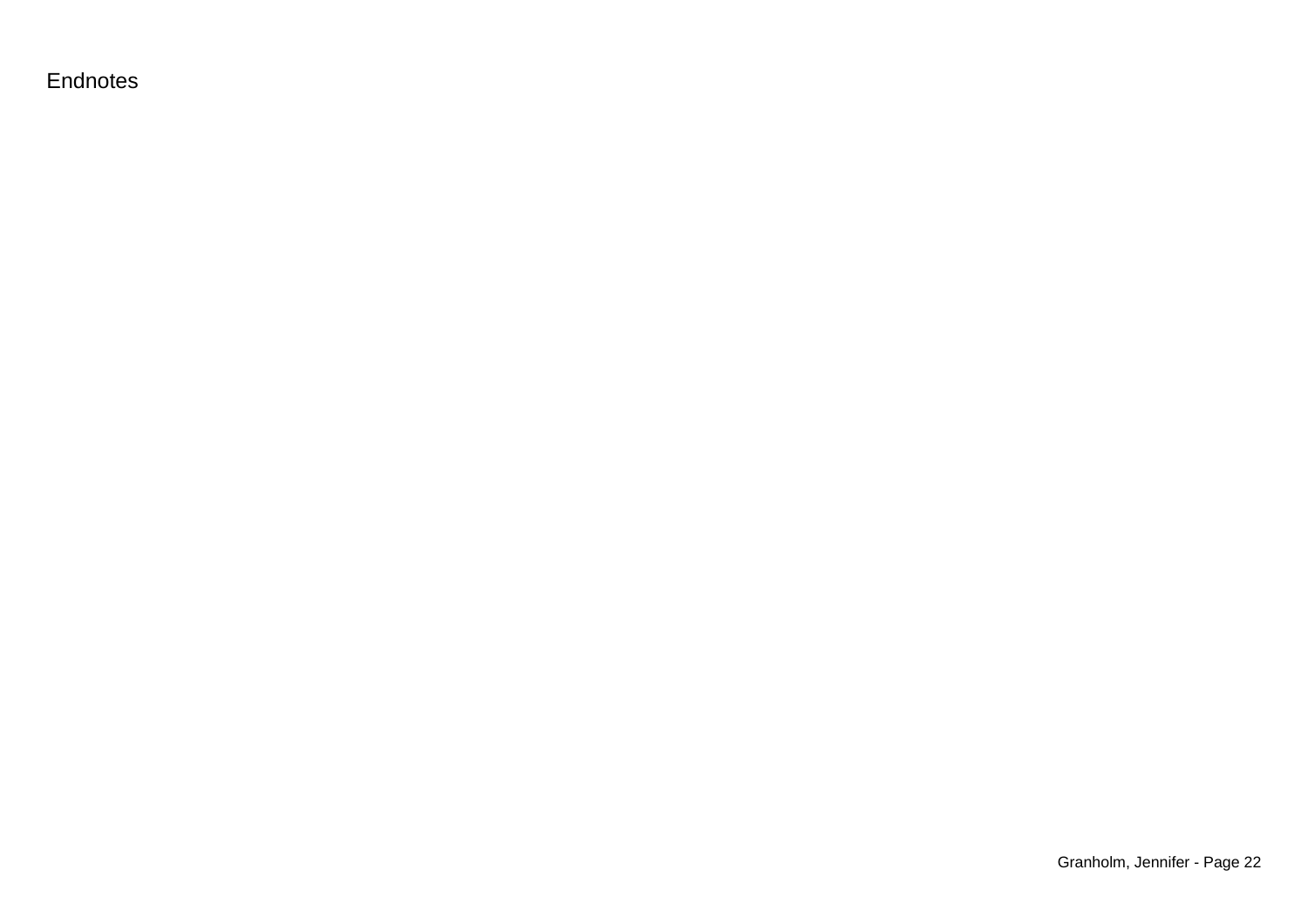### Summary of Contents

### 1. Filer's Positions Held Outside United States Government

Part 1 discloses positions that the filer held at any time during the reporting period (excluding positions with the United States Government). Positions are reportable even if the filer did not receive compensation.

This section does not include the following: (1) positions with religious, social, fraternal, or political organizations; (2) positions solely of an honorary nature; (3) positions held aspart of the filer's official duties with the United States Government; (4) mere membership in an organization; and (5) passive investment interests as a limited partner or nonmanaging member of a limited liability company.

2. Filer's Employment Assets & Income and Retirement Accounts

Part 2 discloses the following:

- ●Sources of earned and other non-investment income of the filer totaling more than \$200 during the reporting period (e.g., salary, fees, partnership share, honoraria,scholarships, and prizes)
- ● Assets related to the filer's business, employment, or other income-generating activities (1) that ended the reporting period with a value greater than \$1,000 or (2) fromwhich more than \$200 in income was received during the reporting period (e.g., equity in business or partnership, stock options, retirement plans/accounts and their underlying holdings as appropriate, deferred compensation, and intellectual property, such as book deals and patents)

This section does not include assets or income from United States Government employment or assets that were acquired separately from the filer's business, employment, or other income-generating activities (e.g., assets purchased through a brokerage account). Note: The type of income is not required if the amount of income is \$0 - \$200 or if theasset qualifies as an excepted investment fund (EIF).

3. Filer's Employment Agreements and Arrangements

Part 3 discloses agreements or arrangements that the filer had during the reporting period with an employer or former employer (except the United States Government), such as the following:

- ●Future employment
- ●Leave of absence
- ●Continuing payments from an employer, including severance and payments not yet received for previous work (excluding ordinary salary from a current employer)
- ●Continuing participation in an employee welfare, retirement, or other benefit plan, such as pensions or a deferred compensation plan
- ● Retention or disposition of employer-awarded equity, sharing in profits or carried interests (e.g., vested and unvested stock options, restricted stock, future share of acompany's profits, etc.)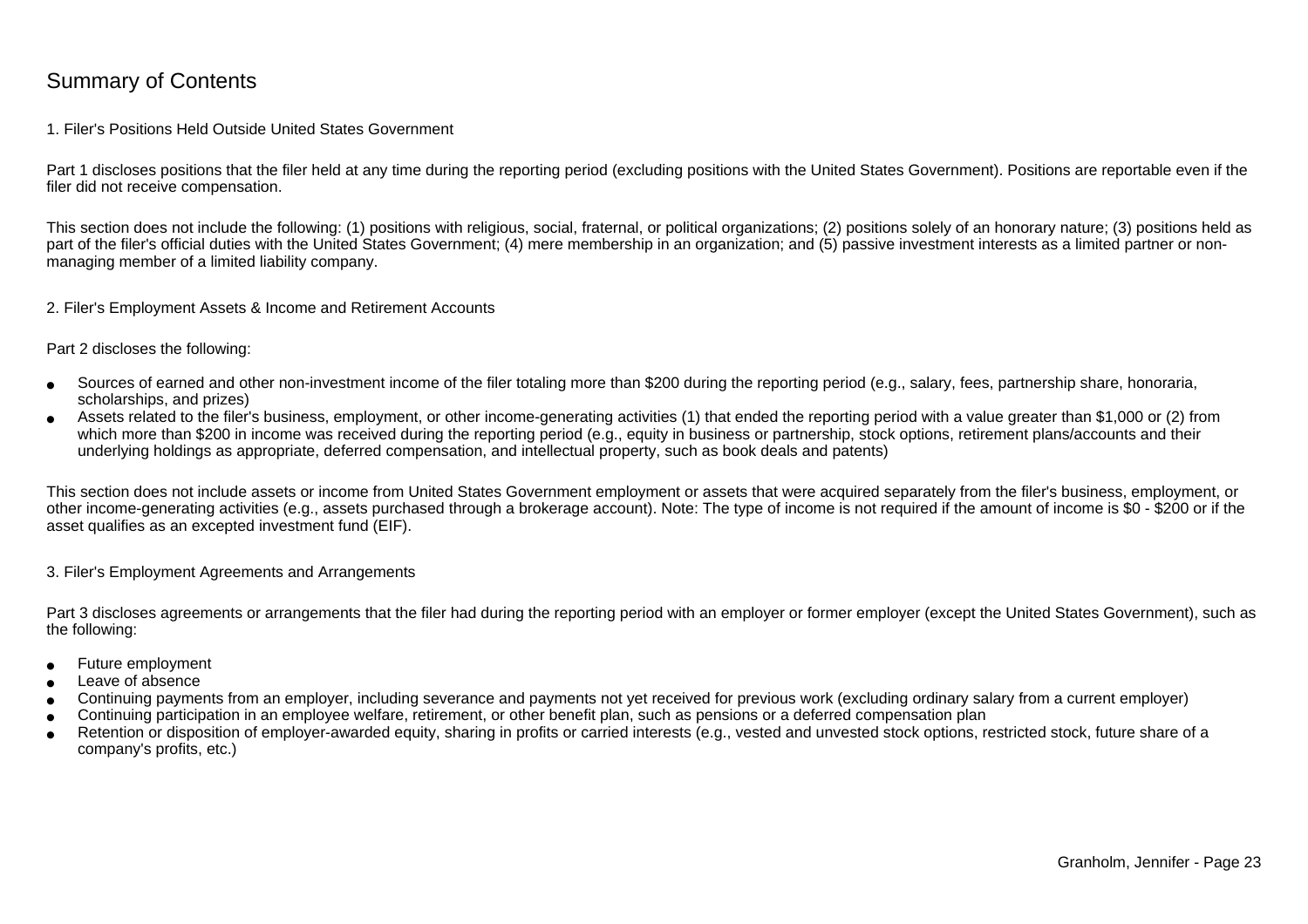### 4. Filer's Sources of Compensation Exceeding \$5,000 in a Year

Part 4 discloses sources (except the United States Government) that paid more than \$5,000 in a calendar year for the filer's services during any year of the reporting period.

The filer discloses payments both from employers and from any clients to whom the filer personally provided services. The filer discloses a source even if the source made itspayment to the filer's employer and not to the filer. The filer does not disclose a client's payment to the filer's employer if the filer did not provide the services for which the client is paying.

5. Spouse's Employment Assets & Income and Retirement Accounts

#### Part 5 discloses the following:

- ●Sources of earned income (excluding honoraria) for the filer's spouse totaling more than \$1,000 during the reporting period (e.g., salary, consulting fees, and partnershipshare)
- ●Sources of honoraria for the filer's spouse greater than \$200 during the reporting period
- ● Assets related to the filer's spouse's employment, business activities, other income-generating activities (1) that ended the reporting period with a value greater than \$1,000or (2) from which more than \$200 in income was received during the reporting period (e.g., equity in business or partnership, stock options, retirement plans/accounts and their underlying holdings as appropriate, deferred compensation, and intellectual property, such as book deals and patents)

This section does not include assets or income from United States Government employment or assets that were acquired separately from the filer's spouse's business,employment, or other income-generating activities (e.g., assets purchased through a brokerage account). Note: The type of income is not required if the amount of income is \$0 - \$200 or if the asset qualifies as an excepted investment fund (EIF). Amounts of income are not required for a spouse's earned income (excluding honoraria).

### 6. Other Assets and Income

Part 6 discloses each asset, not already reported, (1) that ended the reporting period with a value greater than \$1,000 or (2) from which more than \$200 in investment income was received during the reporting period. For purposes of the value and income thresholds, the filer aggregates the filer's interests with those of the filer's spouse and dependentchildren.

This section does not include the following types of assets: (1) a personal residence (unless it was rented out during the reporting period); (2) income or retirement benefits associated with United States Government employment (e.g., Thrift Savings Plan); and (3) cash accounts (e.g., checking, savings, money market accounts) at a single financial institution with a value of \$5,000 or less (unless more than \$200 in income was received). Additional exceptions apply. Note: The type of income is not required if the amount ofincome is \$0 - \$200 or if the asset qualifies as an excepted investment fund (EIF).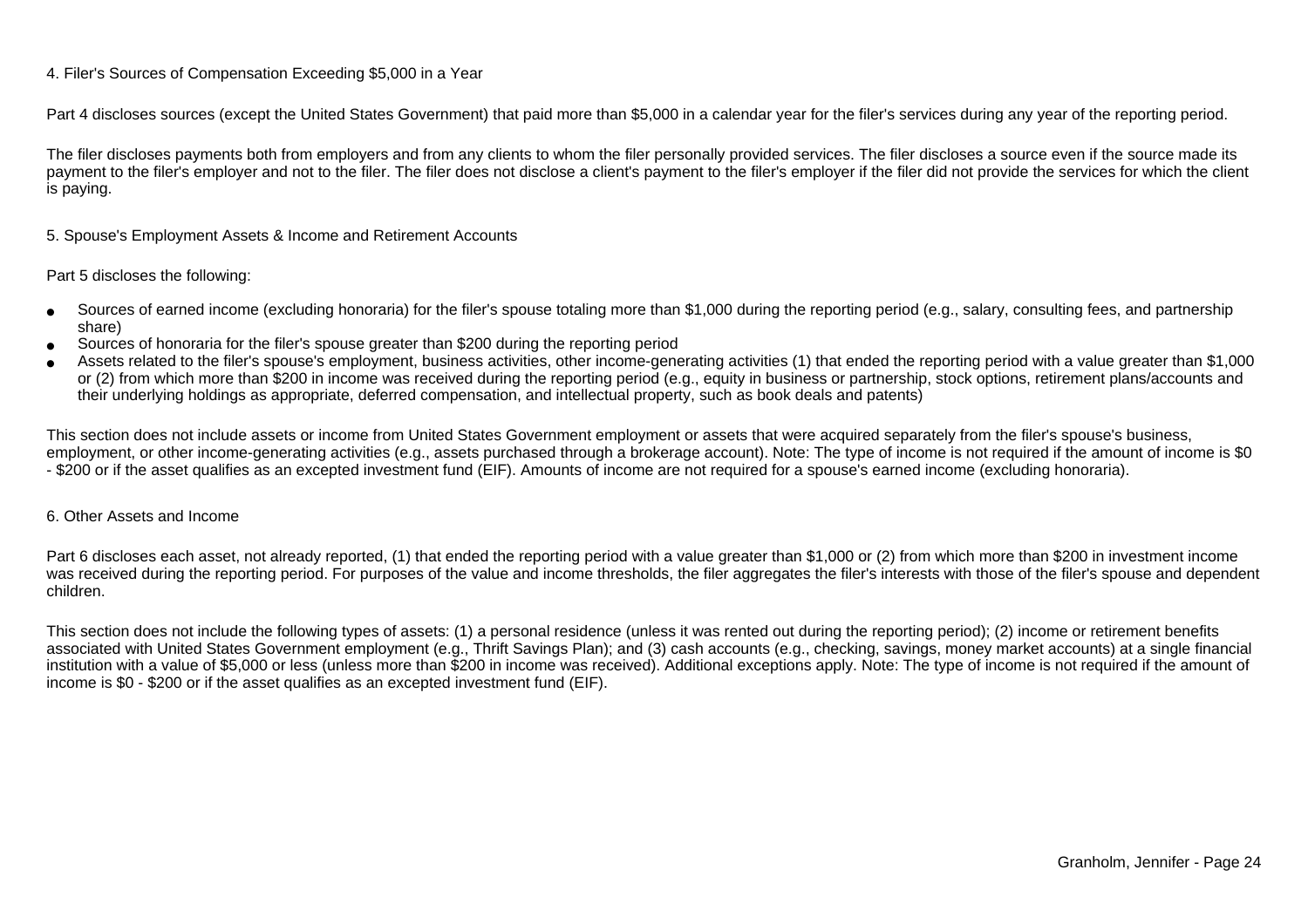### 7. Transactions

Part 7 discloses purchases, sales, or exchanges of real property or securities in excess of \$1,000 made on behalf of the filer, the filer's spouse or dependent child during the reporting period.

This section does not include transactions that concern the following: (1) a personal residence, unless rented out; (2) cash accounts (e.g., checking, savings, CDs, money market accounts) and money market mutual funds; (3) Treasury bills, bonds, and notes; and (4) holdings within a federal Thrift Savings Plan account. Additional exceptionsapply.

### 8. Liabilities

Part 8 discloses liabilities over \$10,000 that the filer, the filer's spouse or dependent child owed at any time during the reporting period.

This section does not include the following types of liabilities: (1) mortgages on a personal residence, unless rented out (limitations apply for PAS filers); (2) loans secured by a personal motor vehicle, household furniture, or appliances, unless the loan exceeds the item's purchase price; and (3) revolving charge accounts, such as credit card balances,if the outstanding liability did not exceed \$10,000 at the end of the reporting period. Additional exceptions apply.

### 9. Gifts and Travel Reimbursements

### This section discloses:

- ●Gifts totaling more than \$415 that the filer, the filer's spouse, and dependent children received from any one source during the reporting period.
- ●Travel reimbursements totaling more than \$415 that the filer, the filer's spouse, and dependent children received from any one source during the reporting period.

For purposes of this section, the filer need not aggregate any gift or travel reimbursement with a value of \$166 or less. Regardless of the value, this section does not include the following items: (1) anything received from relatives; (2) anything received from the United States Government or from the District of Columbia, state, or local governments; (3)bequests and other forms of inheritance; (4) gifts and travel reimbursements given to the filer's agency in connection with the filer's official travel; (5) gifts of hospitality (food,lodging, entertainment) at the donor's residence or personal premises; and (6) anything received by the filer's spouse or dependent children totally independent of theirrelationship to the filer. Additional exceptions apply.